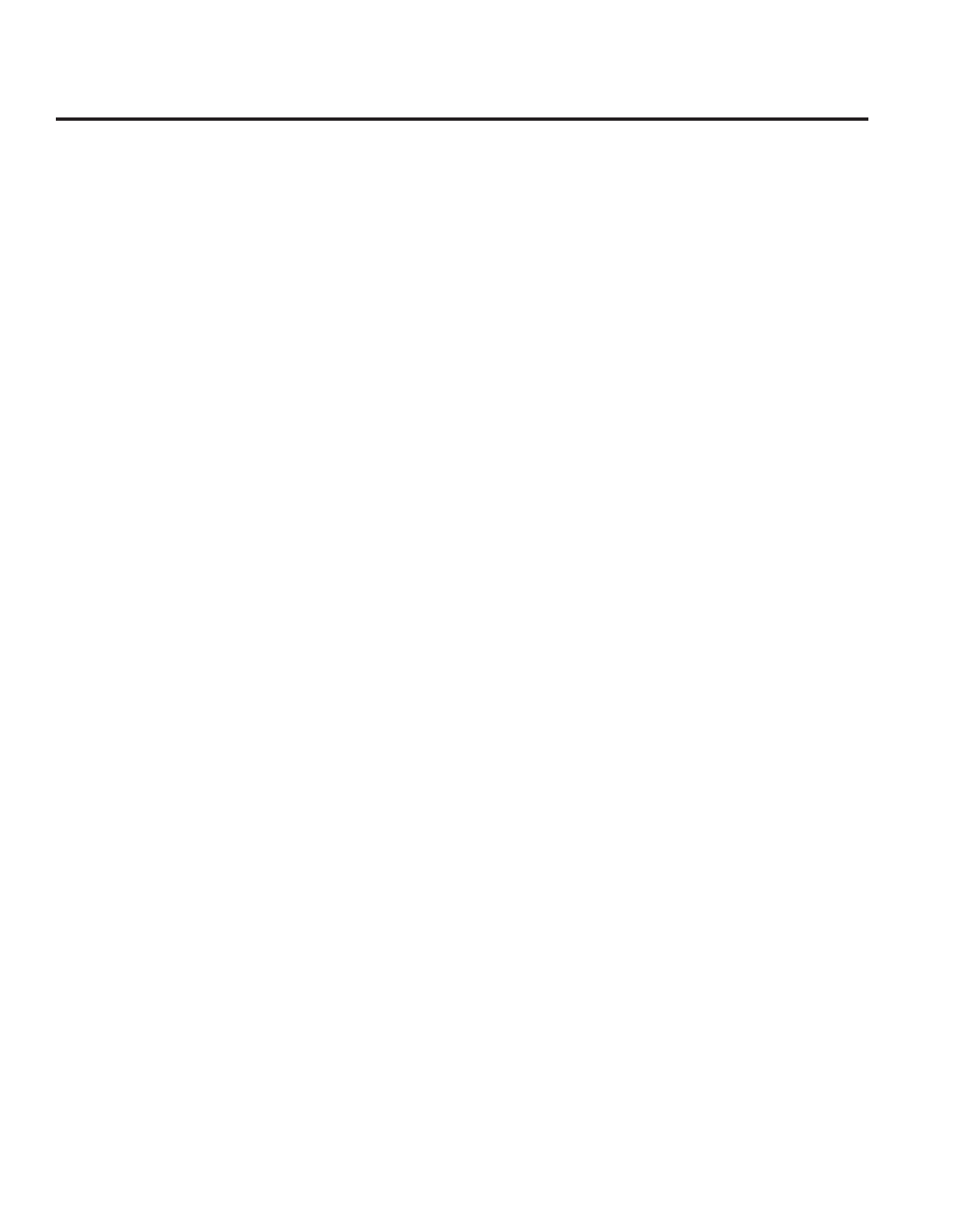# **Table of Contents**

| <b>FORWARD</b>              |                                    |
|-----------------------------|------------------------------------|
| <b>WARRANTY</b>             |                                    |
| <b>SECTION 1 -</b>          |                                    |
| 1.1                         |                                    |
| 1.2                         |                                    |
| 1.3                         |                                    |
|                             | 1.3.1                              |
|                             | 1.3.2                              |
|                             | 1.3.3                              |
|                             | 1.3.4                              |
|                             | 1.3.5                              |
| 1.4                         |                                    |
| 1.5                         |                                    |
|                             | 1.5.1                              |
| 1.6                         |                                    |
|                             |                                    |
|                             | <b>SECTION 2 - INSTALLATION</b>    |
| 2.1                         | <b>INTRODUCTION</b>                |
|                             | 2.1.1                              |
| 2.2                         | <b>UNPACKING</b>                   |
| 2.3                         |                                    |
| 2.4                         | GENERAL WIRING CONSIDERATIONS 2-2  |
|                             | 2.4.1                              |
|                             | 2.4.2                              |
|                             | 2.4.3                              |
|                             | 2.4.4                              |
| 2.5                         |                                    |
|                             | 2.5.1                              |
|                             | 2.5.2                              |
|                             | 2.5.3                              |
|                             | 2.5.4                              |
|                             |                                    |
| <b>SECTION 3 - START UP</b> |                                    |
| 3.1<br>3.2                  |                                    |
|                             |                                    |
| 3.3                         |                                    |
| 3.4                         |                                    |
|                             | <b>SECTION 4 - TROUBLESHOOTING</b> |
| 4.1                         |                                    |
|                             | 4.1.1                              |
|                             | 4.1.2                              |
|                             |                                    |
|                             | 4.1.3                              |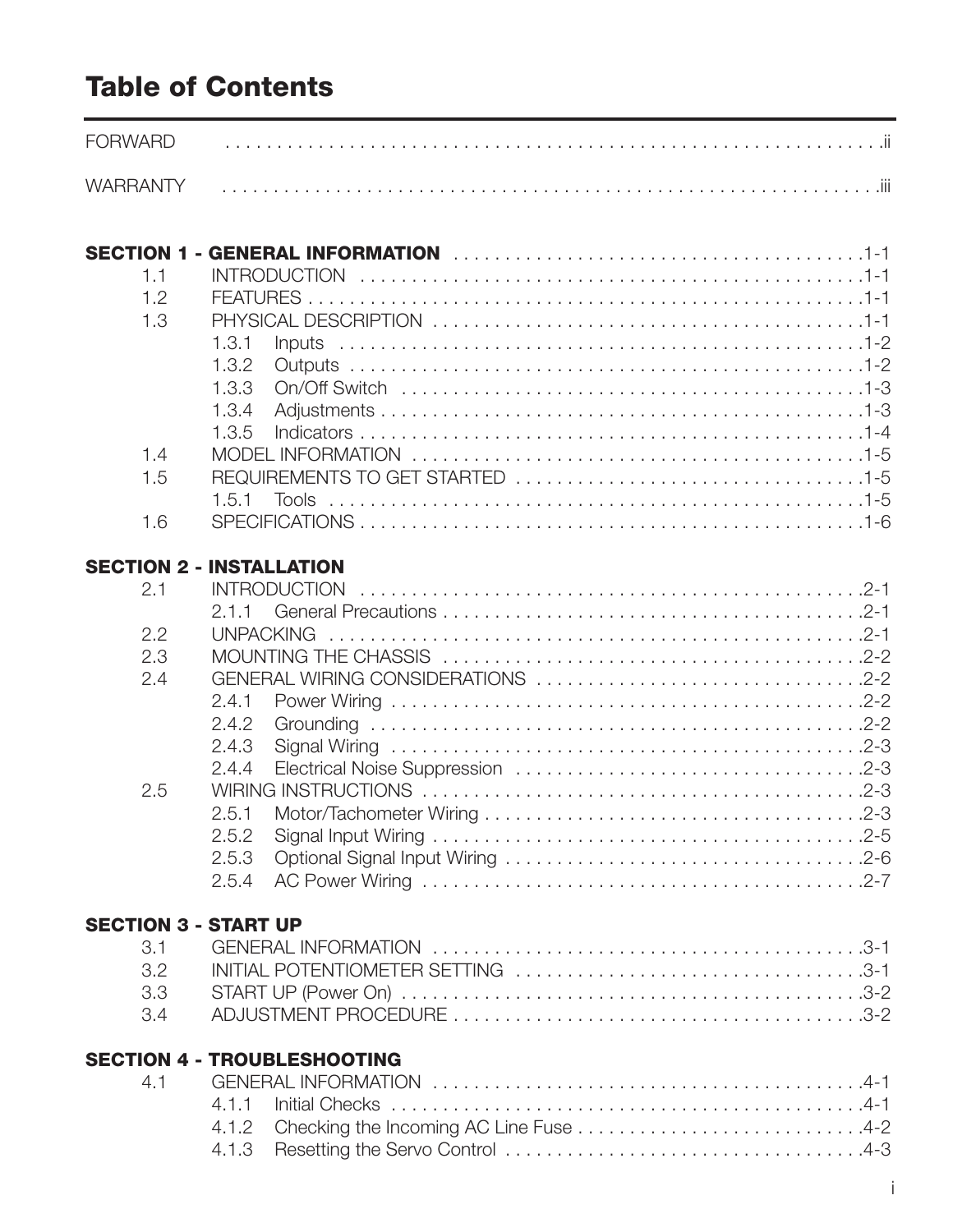|     | <b>SECTION 5 - MAINTENANCE</b>       |
|-----|--------------------------------------|
| 5.1 |                                      |
| 5.2 |                                      |
| 5.3 |                                      |
| 5.4 |                                      |
|     | <b>SECTION 6 - SPECIAL FUNCTIONS</b> |
| 6.1 |                                      |
| 6.2 |                                      |
| 6.3 |                                      |
| 6.4 |                                      |
|     |                                      |
|     |                                      |

#### **FORWARD**

The purpose of this manual is to provide the necessary information for the installation, operation and troubleshooting of the Baldor TSD high frequency series servo controls. The user should be familiar with the contents of this manual before any connections are made to the servo control or any support equipment.

This manual does not intend to cover every possible contingency to be met in connection with installation, operation or troubleshooting. Should further information be desired or should particular problems arise which are not detailed in this manual, contact your sales representative or equipment supplier.

## **EMC CONFORMITY AND CE**

This product is a component only and not ready for immediate or instant use with the meaning of the "EMC" directive. The final conformity and guarantee is defined only by insertion and verification by the manufacturer of the machine or equipment.

To ensure electromagnetic compatibility in hostile environments; only proper implementation of grounding, shielding/screening, and filtering will reduce interference to required values.

All metal parts should have a ground. All cables for signal, power, and regen resistor; must be shielded and connected on both sides, and grounded.

The electronics should be protected from high frequency interference. This may be accomplished with line reactors.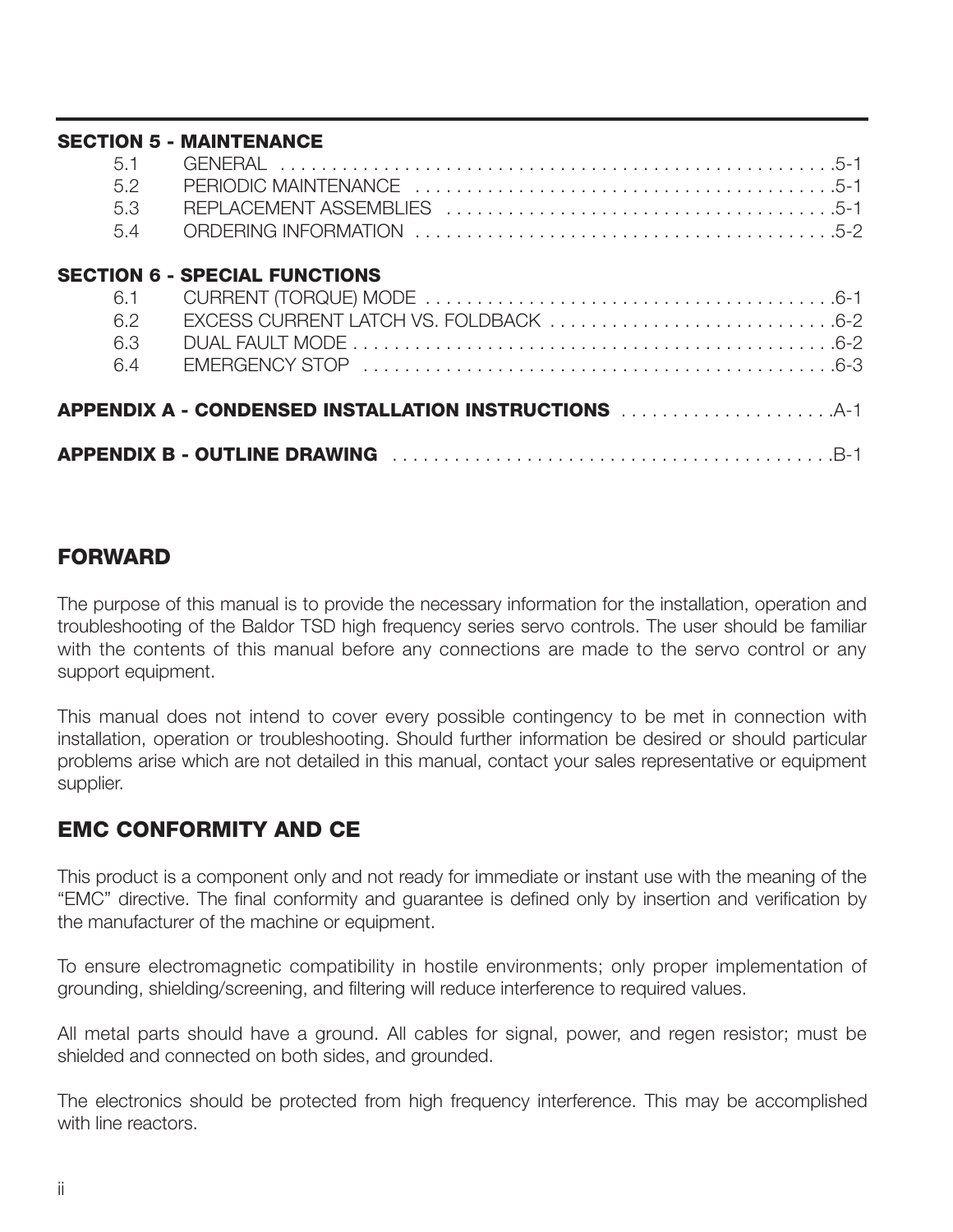## **LIMITED WARRANTY AND SERVICE POLICY**

Baldor products are warranted against defects in workmanship and materials for a period of one (1) year, from the date of shipment from the factory, providing the company receives immediate notice of such defects.

Baldor will not be responsible for: the cost of removal or reinstallation of any products from any equipment, cost of delivery to the Baldor factory or Authorized Service Center; the cost of any incidental or consequential damages resulting from the claimed defects. Any implied warranty given by law shall be limited to the duration of the warranty period hereunder.

Baldor has no liability for any repairs or modifications made outside Baldor's factory. Any disassembly or modifications will void the warranty.

Any recommendations offered by Baldor's engineers or sales representatives are to be considered as their best judgement and as matters of opinion, without liability to Baldor. Under no circumstances shall Baldor be liable for damage to good will, loss of profits or for any type of consequential damage.

#### **In-Warranty Service**

Baldor will, at its option, repair or replace, without charge, within a reasonable period of time, products which fail due to defects in workmanship of materials during limited warranty period if:

- 1. The purchaser delivers the defective product, freight prepaid, to the Baldor factory only after obtaining a written or verbal return authorization (RA) number.
- 2. The purchaser gives written notification concerning the product and the claimed defect, including the purchase date, the task performed by the product, and the problem encountered.

#### **Out-of-Warranty Service**

Baldor does not recommend field repair of motors or electronic items by the customer. Defective items should be returned to the Baldor factory. All returns must be first authorized and then accompanied by a written or verbal return authorization (RA) number.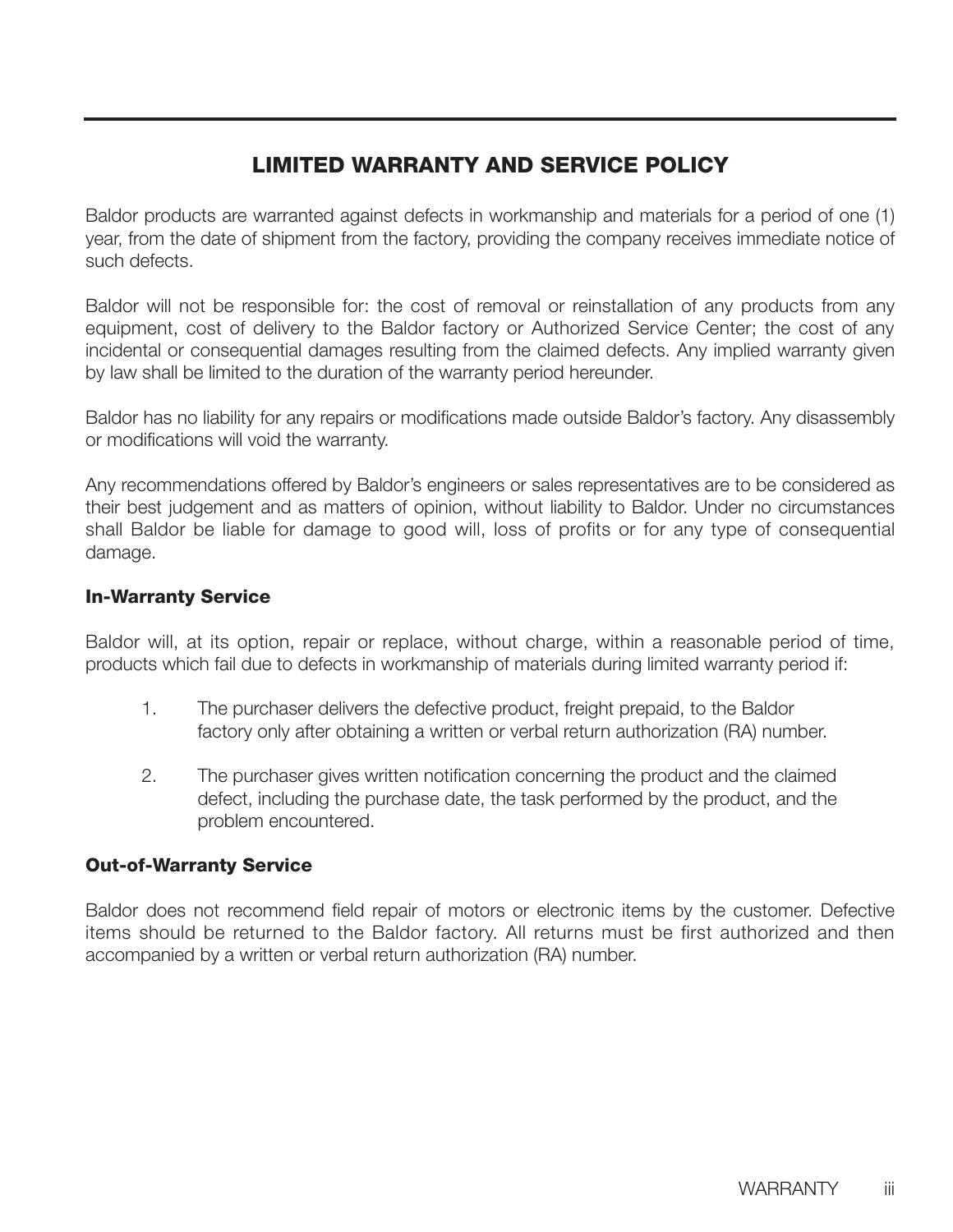# **Section 1 General Information**

## **1.1 INTRODUCTION**

The Baldor "TSD" Series "Twin Servo Driver" is a one or two axis pulse width modulated (PWM), high performance servo control designed to be used with DC brush type permanent magnet servo motors. This transistorized servo control is a key component in motion control applications, providing not only converted DC power to the motor, but also precisely controlling current and velocity at the motor. Its compact design requires very little panel (enclosure) space, while its modular package and connectors makes servicing easy. The "TSD" Series comes in a number of possible configurations to best suit your application.

The "TSD" Series can be used with many different position controllers due to its versatility and standardized  $\pm$  10 VDC input signal.

#### **1.2 FEATURES**

The Baldor "TSD" Series switching concept enables the user to operate with the highest possible bandwidth with reduced switching losses, ripple current, EMI and RFI. The servo control is easily installed by inserting four mounting screws and plugging in connectors. The unit comes in two possible output power levels with a maximum output of 100 VDC and 5 Amps continuous, 10 Amps peak.

The "TSD" module provides protection features and status indicators including:

Voltage error (VE) Excess current (EC) Over-temperature (OT) Surge current (SC) Short circuit protection Logic voltage status

Other standard features include:

Inaudible switching frequency (20 KHz) Minimized set up time with individual "personality modules" User friendly Phoenix style screw terminals Simple jumper settings for easier setup Right and left limit over-travel protection with external reset line Factory supplied power input cable Simplified front panel adjustments Front panel mounted "on/off" switch

## **1.3 PHYSICAL DESCRIPTION**

The "TSD" servo control comes as a complete unit ready to plug into the wall. It comes complete with the power supply, power input cable, input connectors, and Installation and Operating Manual. The servo control translates analog input speed information and amplifies this into an output for the servo motor with a defined velocity and direction.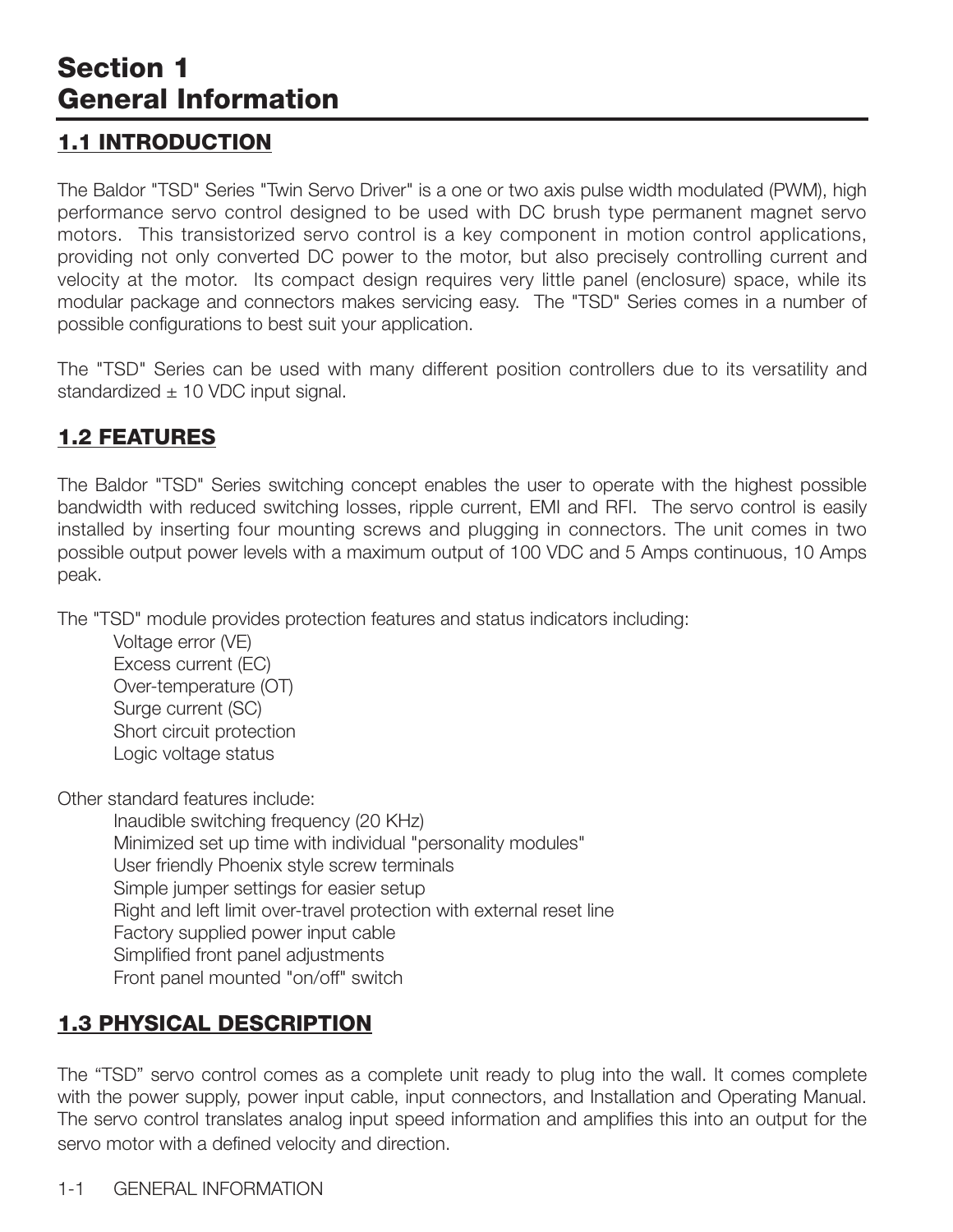## **1.3.1 Inputs**

The "TSD" servo control provides for front panel accessible input control signals (see Figure 1-1). These include:

**Input Speed Command** -- Differential or single ended analog input signal ( $\pm$  10 VDC) which is directly proportional to desired operating speed.

**Enable** -- The enable line must be connected to ground, or common, before the servo control can deliver power to move the motor/load.

**CW and CCW Limits** -- Travel limit inputs are provided for those applications requiring safety end of travel (EOT) limits. Normally closed switches (i.e. grounded) should be connected to enable operation in the appropriate direction.

**Reset** -- After a fault condition is fixed, the servo control must be reset before operation can occur again. A normally open switch connected between this input and ground will reset the "TSD".

**Current Monitor** -- An output that provides an easy to use analog signal representing current applied to the motor.

# **ADJUSTMENTS INPUT/CONTROL SIGNALS MAIN POWER** ON **SWITCH OUTPUT TO FUSE MOTOR**

#### **Figure 1-1 TSD FRONT PANEL**

#### **1.3.2 Outputs**

A separate, easily accessible, front panel connector provides output to the motor/tachometer. Clearly labeled identification indicates motor power and tachometer terminals (see Figure 1-1).

**Motor** (+ and -) -- Provides main power to the motor.

**Tachometer** ( + and -) -- The prime feedback for proper closed loop velocity control of the "TSD". Note that when the "TSD" is used in the current (torque) mode of operation, it is not necessary to make this connection, since the host motion controller will be closing the velocity/position loop.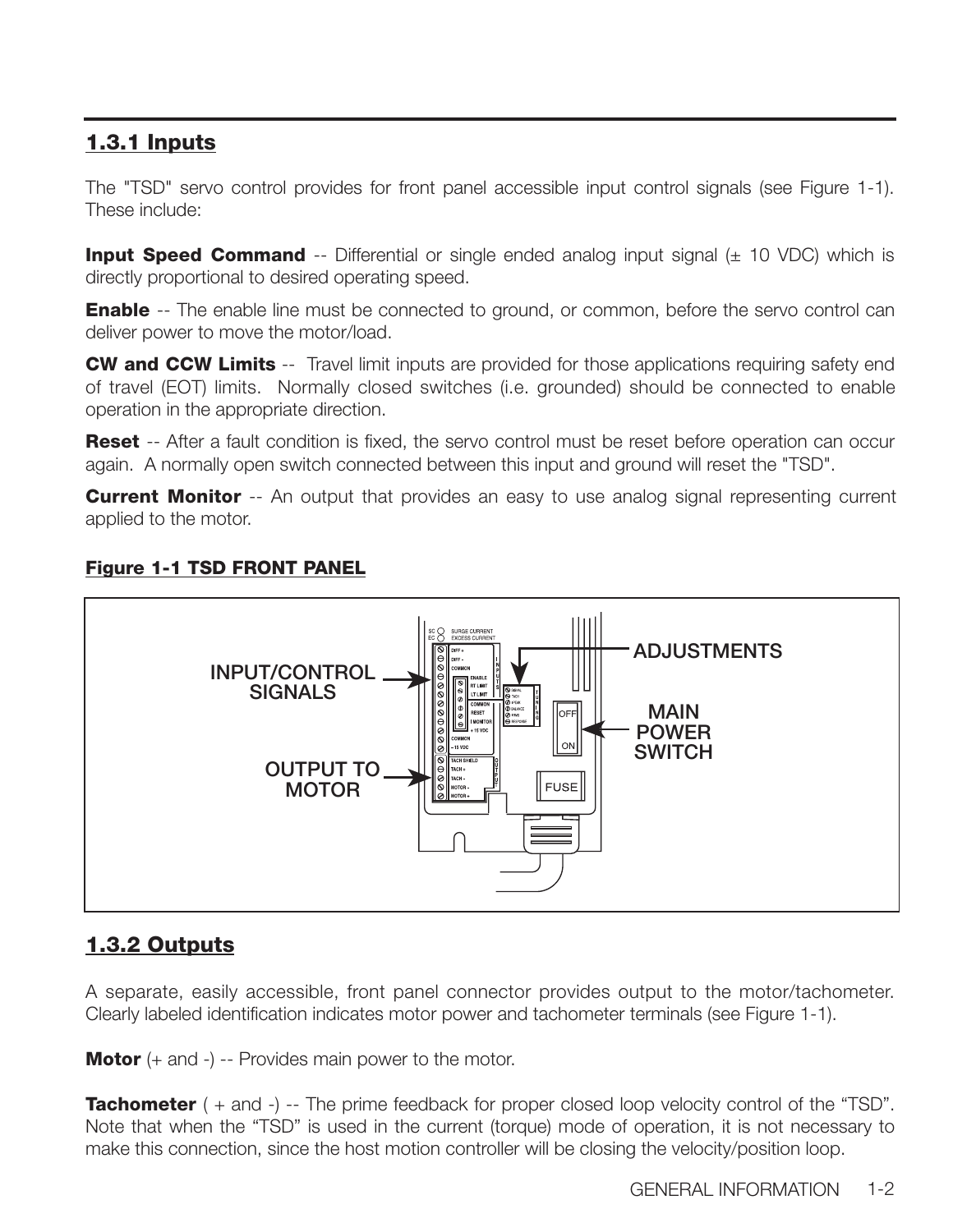#### **1.3.3 On/Off Switch**

A conveniently located on/off switch is located in an easily accessible location on the front panel. This turns the "TSD" servo control on and off.

#### **1.3.4 Adjustments**

The servo control contains six tuning adjustments (15 turn potentiometer) which are accessed through the front panel (see Figure 1-1). A description of each potentiometer is provided below:

**Signal** -- Adjusts the gain of a single ended or differential input voltage between  $\pm$ 10 VDC. This enables the user to fine tune the motor speed for a given signal input voltage.

**Tach** -- Adjusts the tachometer circuit gain enabling the servo control to handle a variety of tach voltage gradients. This enables the user to adjust system stiffness as it is commanded to change speeds.

**Response** -- Adjusts the overall velocity loop gain. This enables the user to adjust overshoot to minimize the overshoot of the axis when responding to a step input voltage.

**I Peak** -- Limits peak current output to the servo motor. This reduces peak current in applications which are subjected to constant acceleration and deceleration changes protecting a motor from either demagnetizing or burning up.

**Balance** -- Used to compensate for offset drift errors. This will allow for fine tuning to prevent system movement with zero input signal voltage.

**I RMS** -- Limits the continuous current output to the servo motor. This reduces current in applications when a smaller motor is used, protecting the motor from burning up.

#### **Optional Adjustments**

**Personality Module:** Each servo control contains one personality module per axis. This module aids in testing and servicing because it allows you to swap modules without recalibrating the drive. Each personality module contains one jumper that can be configured for either velocity or current (torque) mode. This is the "P1 Jumper" The personality module is located under the cover of the "TSD", it is a small PC board, mounted on pins which connect it to the main PC board; it can be identified easily since the pot adjustments are mounted on it.

**Excess Current Latch vs. Foldback:** If the drive continuously exceeds rated current, it will fault (latch) and light the excess current LED. This can be changed to foldback to 50% of current by moving a jumper on the main drive card. There is one for each independent axis.

**Dual Fault Mode:** In this mode the fault logic is interlocked between the two axes such that when a fault occurs on either or both axis, both are disabled. A fault indication is only on the true faulting axis. When jumper P101 is in position 1-2 the drives are not interlocked and each can fault independently.

For further information on jumper options, refer to "Section 6 - Special Functions".

#### 1-3 GENERAL INFORMATION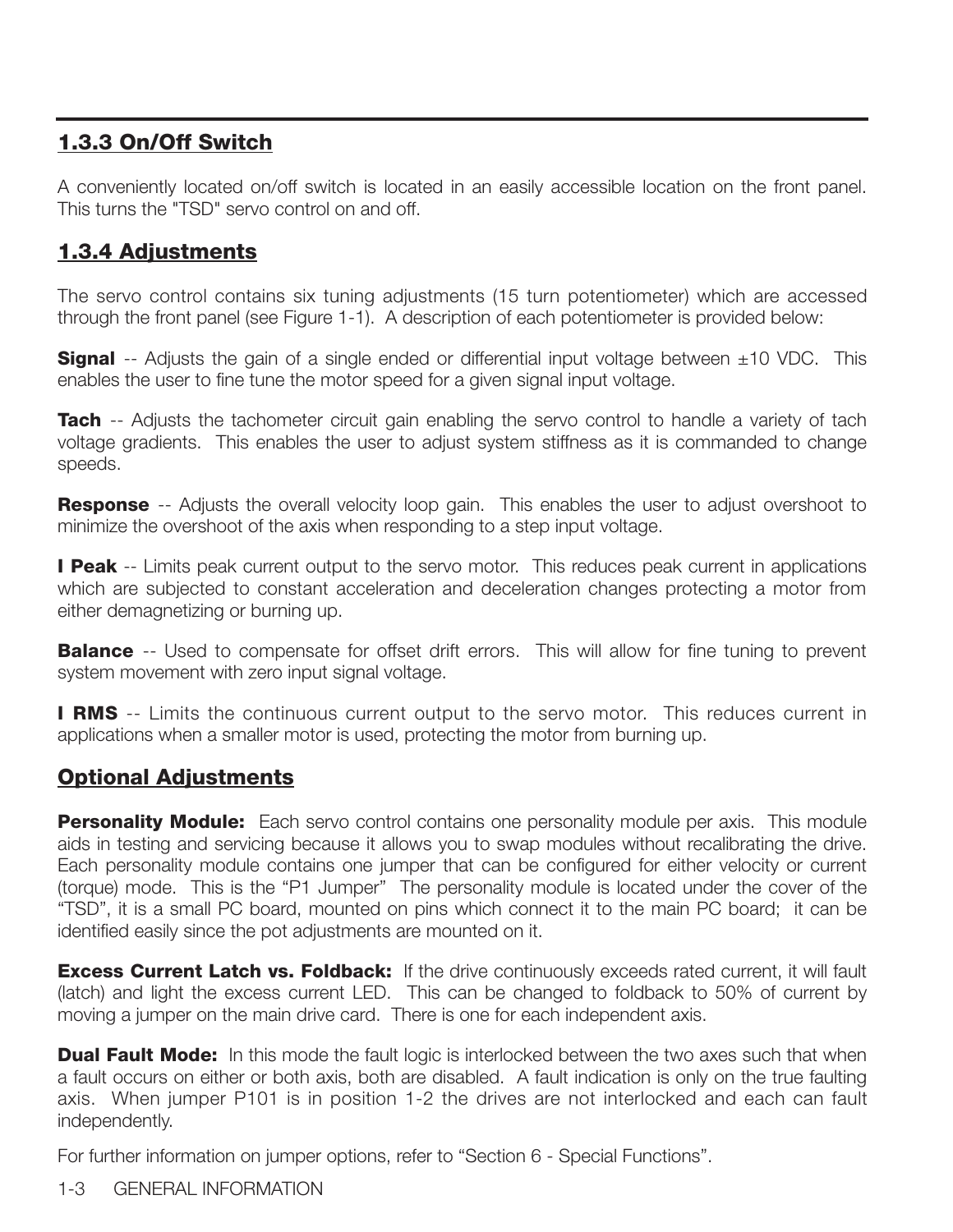#### **1.3.5 Indicators**

Each servo axis contains four (4) red fault indicators with an additional green indicator located on the front of the unit (see Figure 1-2). Each fault indicator is a latch type fault function in which the servo control will not function when tripped. A reset must be done in order to restart. Refer to "Section 4 - Troubleshooting" for detailed information.

**Voltage Error (VE)** -- Identifies either excess bus voltage or insufficient logic voltage at the servo driver.

**Excess Current (EC)** -- Identifies excess RMS current.

**Surge Current (SC)** -- Identifies a peak current draw which exceeds the rating.

**Over Temperature (OT)** -- Identifies an unsafe temperature condition.

**Status Indicator** -- A green status indicator indicates and verifies that the logic power supply is functioning properly.

#### **Figure 1-2 TSD INDICATORS**

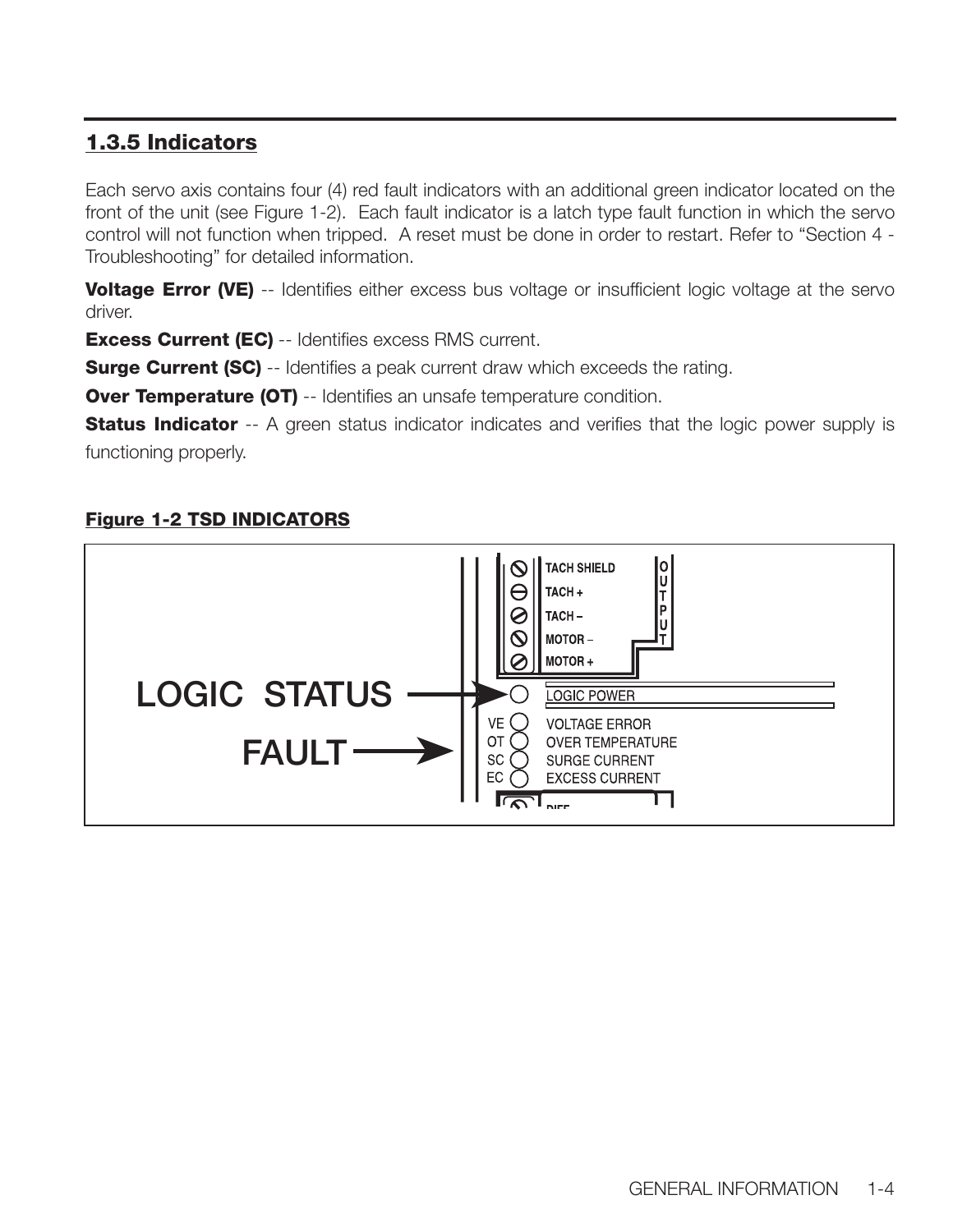## **1.4 MODEL INFORMATION**

The "TSD" Series is specified by model numbers that describe key parameters of each unit. An example is listed below.



The "TSD" can be configured with either 50 or 100 VDC bus voltage and either 1 or 2 axis. All models have a switching frequency of 20 KHz and peak and continuous ratings of 10 and 5 amps respectively. Each axis of each unit can be independently configured for either velocity or current (torque) mode.

## **1.5 REQUIREMENTS TO GET STARTED**

## **1.5.1 Tools**

A few basic tools are required (and recommended) to install the "TSD" servo driver. Other common tools recommended would include solder iron, solder, crimp tools, wire stripper.

| <b>REQUIRED</b>                                            | <b>FUNCTION</b>                                                 |
|------------------------------------------------------------|-----------------------------------------------------------------|
| Slotted screw drivers<br>small size                        | Screw terminal strips                                           |
| Slotted screw drivers,<br>very small (pot adjustment tool) | Potentiometer adjustment                                        |
| VOM meter<br>(highly recommended)                          | Testing continuity, verifying voltage, current<br>polarity etc. |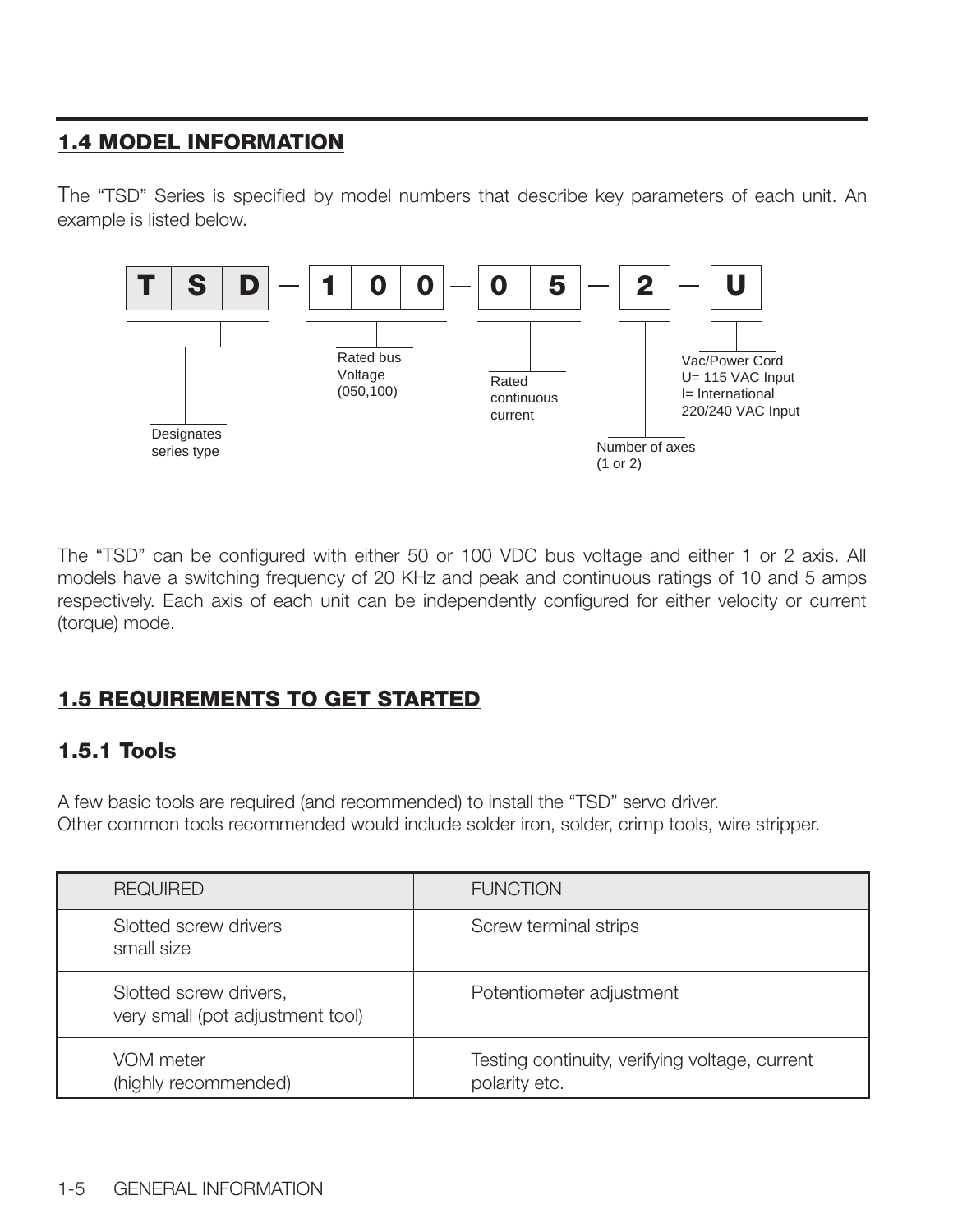## **1.6 - SPECIFICATIONS**

| <b>SPECIFICATIONS</b>                                                                                                                                                                                                                                                                                                                                                 | TSD-050-05-*-U or I                                                                            |                                                                                                | TSD-100-05-*-U or I                                                                             |                                                                                                 |
|-----------------------------------------------------------------------------------------------------------------------------------------------------------------------------------------------------------------------------------------------------------------------------------------------------------------------------------------------------------------------|------------------------------------------------------------------------------------------------|------------------------------------------------------------------------------------------------|-------------------------------------------------------------------------------------------------|-------------------------------------------------------------------------------------------------|
|                                                                                                                                                                                                                                                                                                                                                                       | $-1$                                                                                           | $-2$                                                                                           | $-1$                                                                                            | $-2$                                                                                            |
| <b>GENERAL SPECIFICATIONS</b><br>Operating Temp. (°C)<br>Drift (µV/°C)<br>Weight (lbs)<br>Footprint (inches)<br>Height<br>Width<br>Depth                                                                                                                                                                                                                              | $0 - 50$<br>10<br>14<br>12<br>4.5<br>7.5                                                       | $0 - 50$<br>10<br>19<br>12<br>4.5<br>7.5                                                       | $0 - 50$<br>10<br>15<br>12<br>4.5<br>7.5                                                        | $0 - 50$<br>10<br>21<br>12<br>4.5<br>7.5                                                        |
| <b>OUTPUT SPECIFICATIONS</b><br>Rated Bus Voltage (VDC nominal)<br>Continuous Current (A)<br>Current Limit Adjustment (A)<br>Peak Current (A)<br>Maximum Time (seconds)<br>Peak Current Adjustment (A)<br>Switching Frequency (kHZ)<br>Form Factor<br>Minimum Inductance (mH)<br>Frequency Response (kHZ)<br>Positive Logic 15 VDC (mA)<br>Negative Logic 15 VDC (mA) | 50<br>5<br>$0 - 5$<br>10<br>$\overline{2}$<br>$0 - 10$<br>20<br>1.01<br>1.0<br>2.5<br>20<br>20 | 50<br>5<br>$0 - 5$<br>10<br>$\overline{2}$<br>$0 - 10$<br>20<br>1.01<br>1.0<br>2.5<br>20<br>20 | 100<br>5<br>$0 - 5$<br>10<br>$\overline{2}$<br>$0 - 10$<br>20<br>1.01<br>1.5<br>2.5<br>20<br>20 | 100<br>5<br>$0 - 5$<br>10<br>$\overline{2}$<br>$0 - 10$<br>20<br>1.01<br>1.5<br>2.5<br>20<br>20 |
| <b>INPUT SIGNAL SPECIFICATIONS</b><br>Differential Input $(\pm \text{ VDC})$<br>Impedance ( $k\Omega$ )                                                                                                                                                                                                                                                               | 5 to 15<br>20                                                                                  | 5 to 15<br>20                                                                                  | 5 to 15<br>20                                                                                   | 5 to 15<br>20                                                                                   |

| POWER SPECIFICATIONS                  | <b>VERSION U</b> | <b>VERSION I</b> |
|---------------------------------------|------------------|------------------|
| AC Input Power (VAC)                  | 115<br>60 Hz     | 240<br>50 Hz     |
| Input Range (VAC)<br>Number of Phases | 105-125          | 216-264          |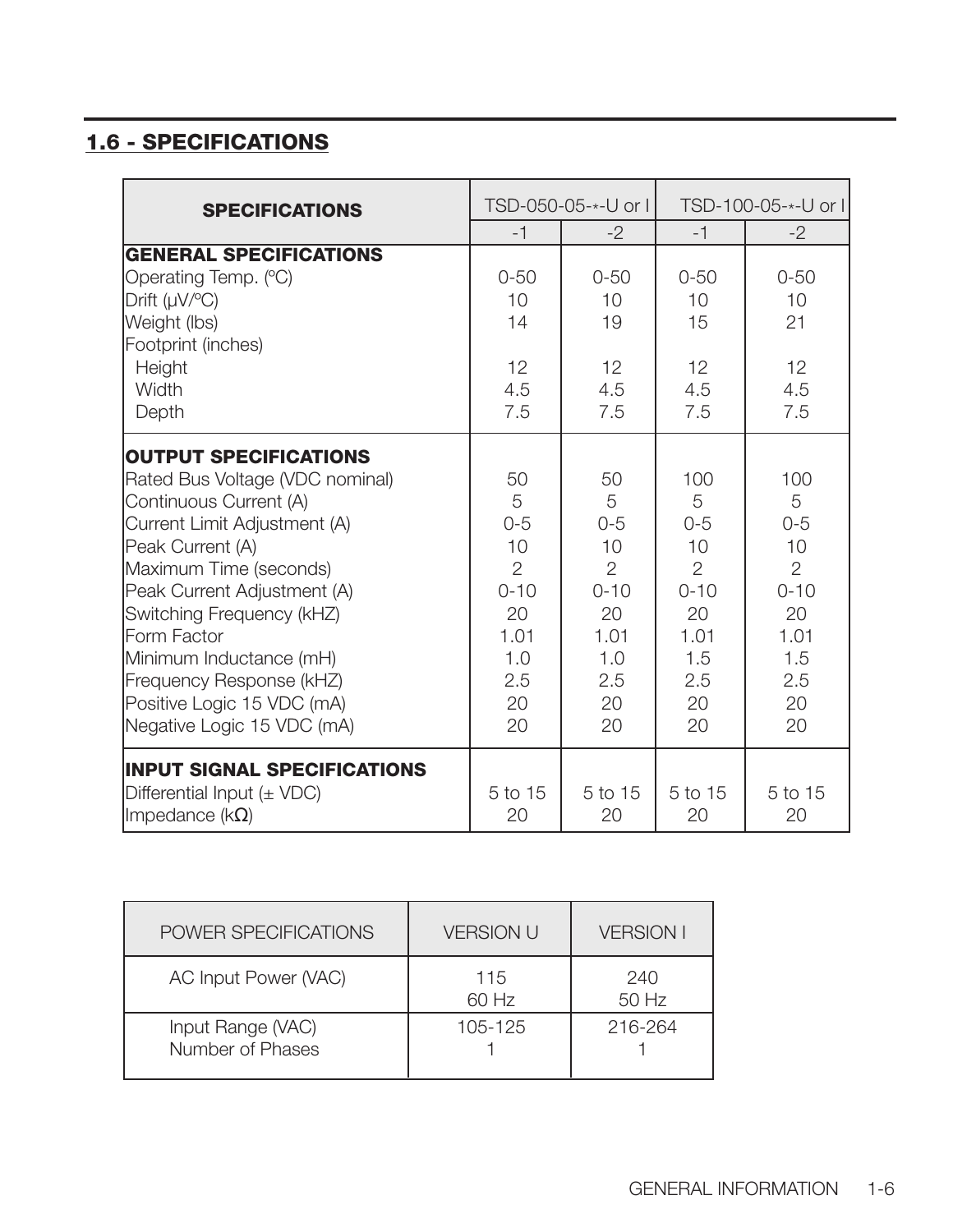## **2.1 INTRODUCTION**

The installation information provided in this section covers general precautions that should be considered, general wiring considerations to be followed, how to unpack the unit, connecting the servo control, mounting the chassis and the wiring instructions.

## **2.1.1 General Precautions**

The "TSD" package should be installed in an environment where: (1) the equipment ambient temperature does not exceed 50ºC; (2) operational altitude does not exceed 10,000 feet above sea level; (3) atmosphere is free of highly flammable or combustible vapors, corrosive chemical fumes, oil vapors, steam, excessive moisture and conductive particles.

- *WARNING: THE "TSD" SERVO CONTROL EMPLOYS VOLTAGES WHICH ARE DANGEROUS AND MAY BE FATAL IF CONTACTED BY OPERATING PERSONNEL. CAUTION SHOULD BE EXERCISED WHEN WORKING WITH THE EQUIPMENT. OBSERVE THE FOLLOWING POINTS FOR YOUR SAFETY:*
	- *(1) Do not touch any live circuits, voltages up to 115 volts AC may be present when power is applied.*
	- *(2) Do not make any adjustments on the equipment or its associated motors unless thoroughly familiar with the equipment*
	- *(3) Do not touch or make any adjustments to internal circuits unless all power has been shut off for at least three (3) minutes.*

## **2.2 UNPACKING**

Each "TSD" is thoroughly inspected and tested by Baldor. It is shipped in a carton especially designed to protect it from damage in transit and storage. Examine the servo control immediately after receiving it, for transportation damage. Should damage be discovered, immediately notify your forwarding agent and your insurance company.

This equipment should be stored in its original carton in a cool and dry place until it is mounted and connected for its intended use.

- 1. Open the servo control package carton carefully by cutting away the tape along the top of the box and removing staples.
- 2. Lift the servo control out of the carton.
- 3. Place the unit upright on a clean, dry and stable surface.
- 4. Inspect for damage and verify the contents according to the packing list and assembly drawings located in Appendix A of this manual.
- 2-1 INSTALLATION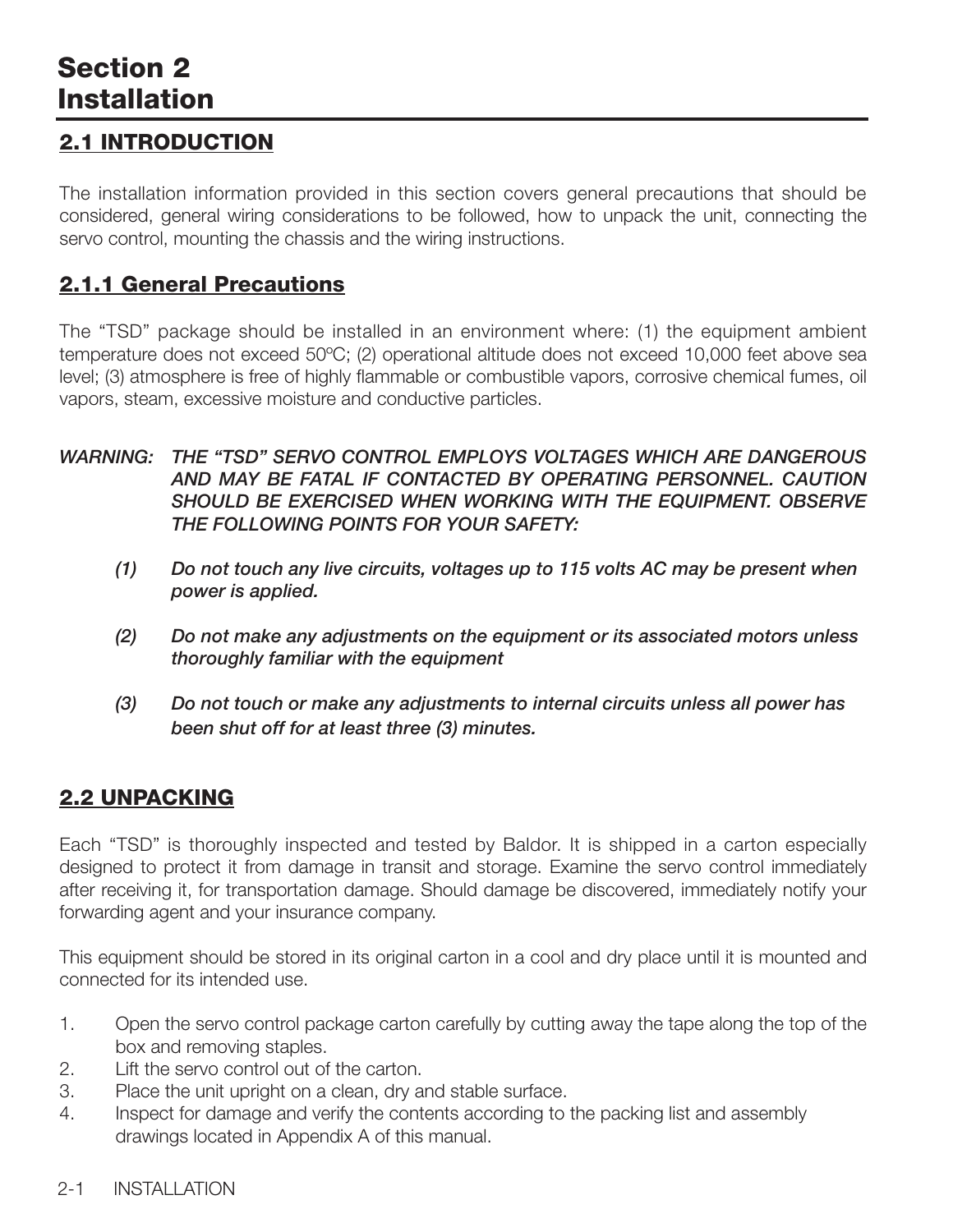#### **2.3 MOUNTING THE CHASSIS**

- 1. Select an appropriate mounting location that meets the requirements spelled out in General Precautions in this section.
- 2. Lay out the hole pattern according to the dimensions of the panel. Refer to Appendix B for dimensions.
- 3. Cut any wiring openings needed in the cabinet, deburr the edges and bolt the chassis securely within the equipment enclosure. Use one of the mounting bolts to attach a ground strap to earth ground.

#### **2.4 GENERAL WIRING CONSIDERATIONS**

Care should be taken to see that all interconnecting wiring is sized and installed in conformance with the National Electrical Code (NEC) or Canadian Electrical Code (CEC) and other applicable local codes.

To minimize electrical interference problems, interconnecting wires should be arranged in groups. As a minimum, two groups should be used; (1) high current, high voltage power wiring such as main power input, 115 VAC for fans, relays, contactors, etc. DC wiring for armature and (2) low level signal wiring such as input velocity command (VCS), tachometer feedback, inhibit/enable signals, etc. It is recommended that wire groups be separated by at least one foot, or run in separate shielded grounded conduits. All wiring should be kept as short as possible. As a general rule, use only wires of adequate size for their length and current being carried. Specific recommendations for each major group follows. For critical applications, finer subdivision into wire groups of like functions is advised.

#### **2.4.1 Power Wiring**

All power wiring for the motor (+ and -) connections should be no less than 16 AWG gauge or equivalent rated wire. It is suggested that DC bus power wires be run as twisted pairs, i.e., twist the wire carrying current with the same wire returning the current. Twisting the DC bus (armature) wires will reduce radiated electrical noise. In systems particularly sensitive to electrical noise, use of shielding for the armature wiring might be considered.

## **2.4.2 Grounding**

Proper grounding helps guard against electrical shock to personnel and can reduce the effects of electrical noise interference. Each servo control assembly should be grounded. One mounting bolt can be used to attach a ground wire. The chassis ground wire should have a green or green with yellow stripe insulation. In addition to the chassis grounds, the cabinet which houses the equipment should have a separate connection direct to earth ground on the power distribution panel.

The system ground should be designed with individual ground wires converging to a single earth ground point. Ground wires should be short and large enough to carry the maximum short circuit current rating of the circuit, as determined by the fuse rating on the incoming power. The customer should consult local governing codes for compliance with safety regulations before finalizing the grounding system.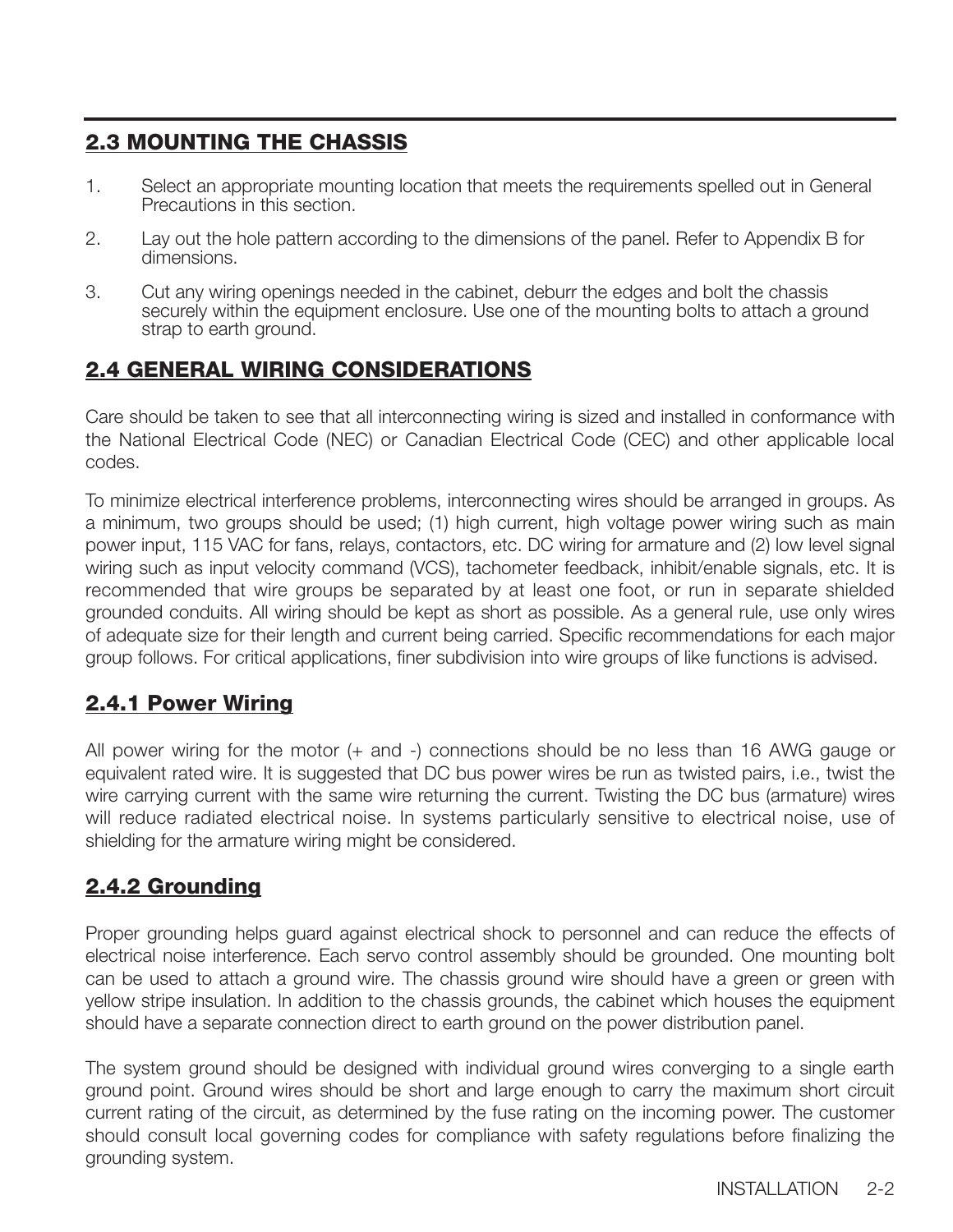#### **2.4.3 Input Signal Wiring**

All signal wiring and limit circuit wiring need not be larger than 22 AWG gauge. Signal circuits including the tachometer, should employ twisted, shielded pairs. Proper termination of shielded cables is important to avoid creating ground loops or otherwise degrading the noise immunity of the servo control Note that cable shields should be terminated at one end only; the other end should be left floating but insulated by electrical tape or some other means to prevent contact with any metallic part. In most applications, satisfactory noise immunity will be realized with the signal line shields terminated at the respective signal input points.

#### *NOTE: ALWAYS REFERENCE THE SHIELD TO THE LOW SIDE OF THE SIGNAL WIRES WHICH THE SHIELD IS TO PROTECT. EARTHING OR GROUNDING THE SHIELD DOES LITTLE GOOD UNLESS THE SIGNAL IS ALSO REFERENCED TO THE SAME POINT.*

It is important to maintain the continuity of cable shields through any intervening connectors and/or terminal blocks. Also attempt to minimize the length of unshielded cable at these interconnections.

#### **2.4.4 Electrical Noise Suppression**

Electrical noise suppression requires a thorough system design using a combination of good grounding practices, shielded cable, cable separation and suppressors. The customer must provide suppression of transient voltages in his equipment which may occur when interrupting current to an inductive load.

#### **2.5 WIRING INSTRUCTIONS**

Whether a one or two axis "TSD" has been purchased, the wiring procedure is basically the same. When applicable, repeat the following steps to connect the second axis.

#### **2.5.1 Motor/Tachometer Wiring**

Wire the unit according to the National Electrical Code (NEC) and local requirements. Armature and AC input wiring should be appropriate for the continuous rated current for the motor being used.

For the following wiring instructions, refer to figure 2-1 before connecting the "TSD" servo control and integrating it into the system.

#### *NOTE: DO NOT CONNECT AC POWER TO THE UNIT YET!*

- 1. First connect the negative (typically black) wire from the motor to the connector marked "MOTOR (-)".
- 2. Connect the positive (typically red) wire from the motor to the next terminal down marked "MOTOR (+)".
- 2-3 INSTALLATION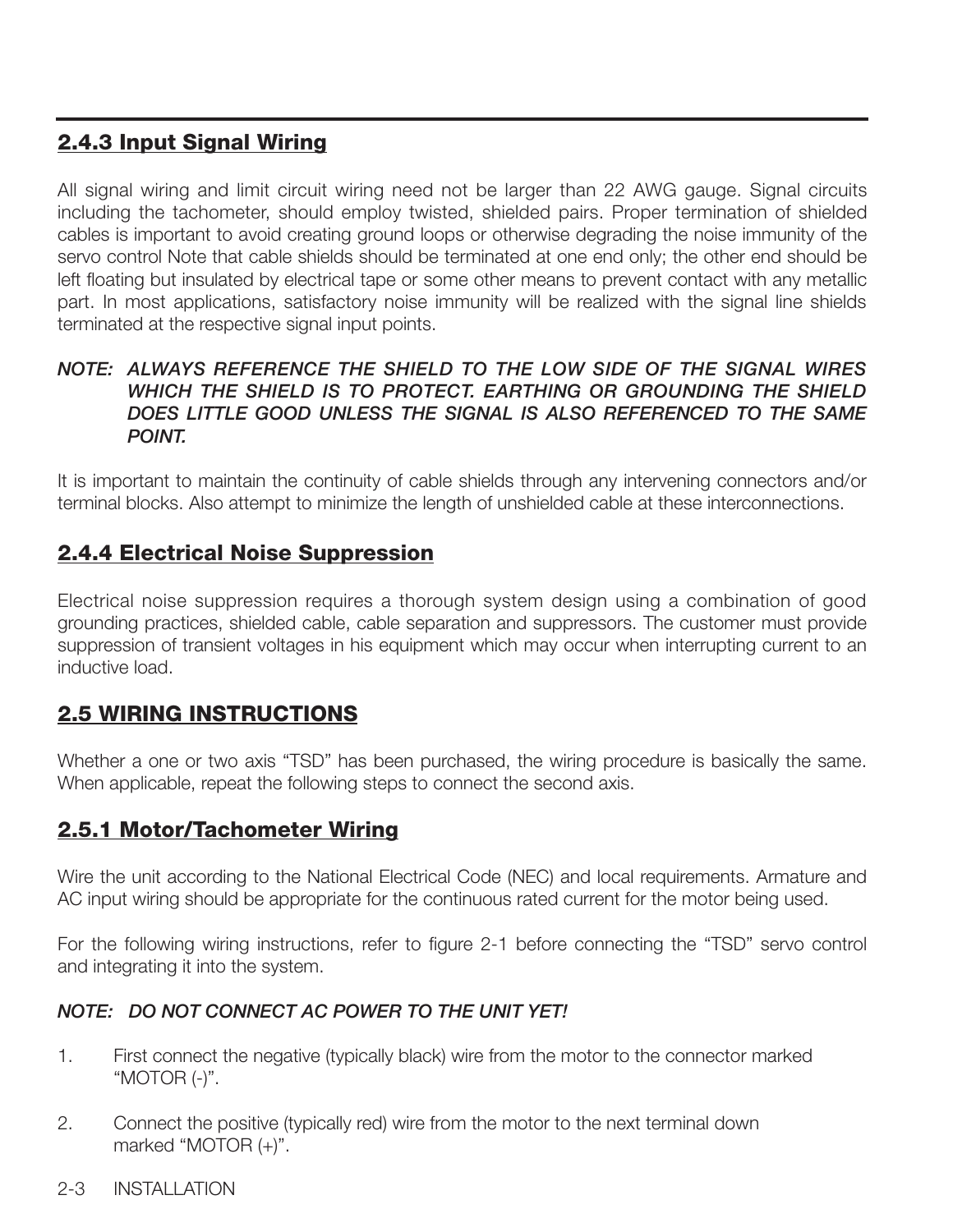- 3. Connect the positive lead from the tachometer to the terminal marked "TACH (+)".
- 4. Connect the negative tachometer lead to the terminal marked "TACH (-)".
- 5. If the motor cable has a shield, connect it to the pin marked "TACH SHIELD".
- 6. Verify the first axis tachometer signal by rotating the 1st axis motor shaft by hand while monitoring the tach leads with a VOM. A clockwise motor shaft rotation should produce a positive tach output voltage.

Repeat the above step by step motor/tachometer wiring procedure for the second axis.



#### **Figure 2-1 Motor/Tach Wiring**

OF F ON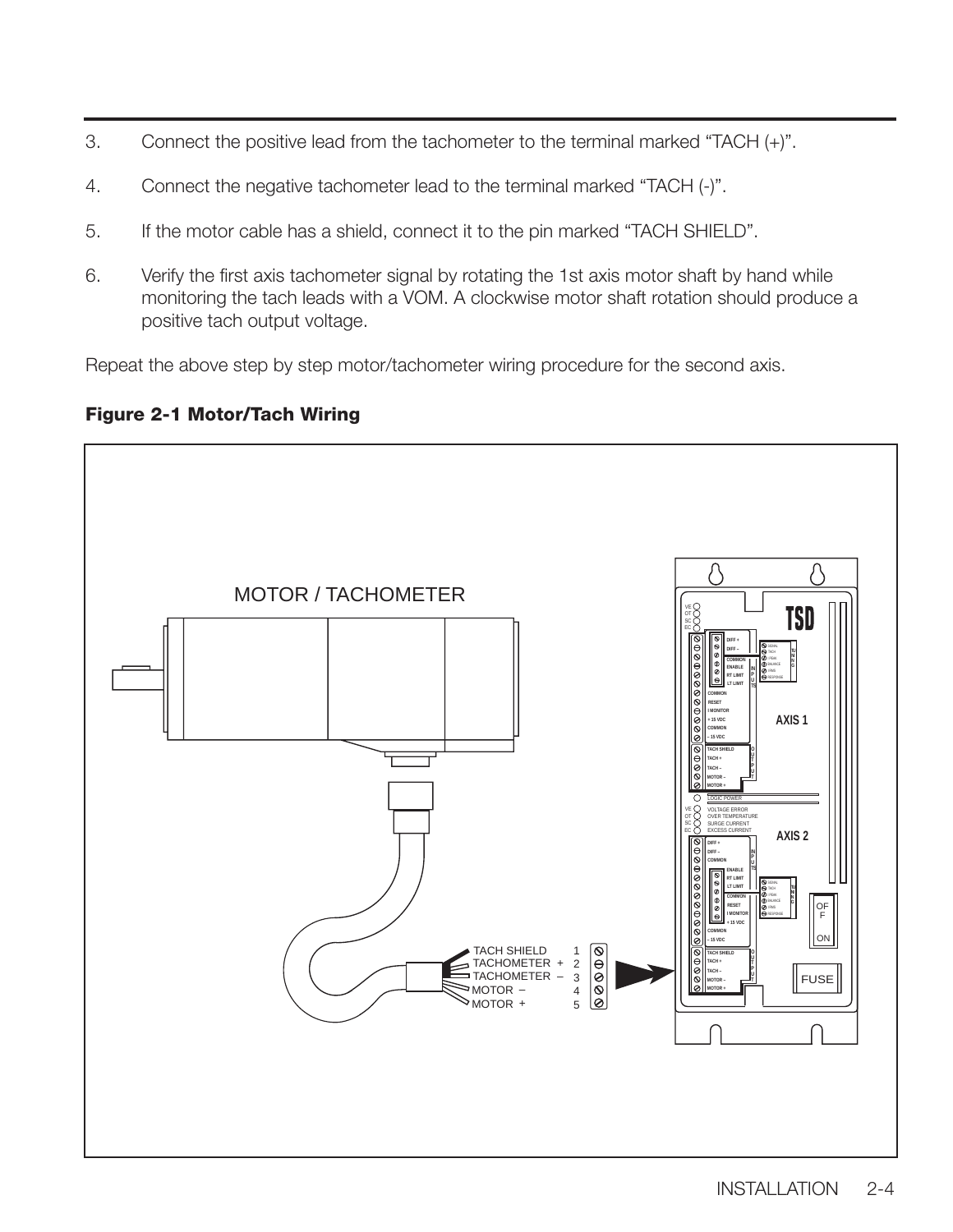## **2.5.2 Signal Input Wiring**

Refer to Figure 2-2 before connecting "TSD" and integrating it into the system.

#### *NOTE: DO NOT APPLY VOLTAGE AT THIS TIME!*

- 1. Connect the first axis input velocity command signal (VCS) wires to the 1st axis, marked "DIFF (+)" and "DIFF (-)" (pins 1 and 2 respectively); connect the common to pin 3. If a voltage signal is not available from an external controller, refer to Optional Signal Input Wiring in this section.
- 2. Connect a switch between "ENABLE" (pin 4) and "COMMON" (pin 3). This should be a normally closed switch (i.e. tied to common) for unit operation; opening this switch will disable system operation, and the servo motor will coast to a stop. If the machine control you are using does not have options for a remote enable, then tie ENABLE to common. For some applications, an emergency E-switch would be wired into this circuit. Refer to EMERGENCY STOP in Section 6.4 for additional information.
- 3. Connect the "RIGHT LIMIT" or "Normally Closed Right" (NCR --pin 5) and "LEFT LIMIT" or "Normally Closed Left" (NCL --pin 6) as illustrated in figure 2.2. Note that one side of these switches should be connected to pin 7 (common). These are normally closed (i.e. tied to common) to assure operation. When opened, the motor will coast to a stop, and it will not be possible to operate in that direction; it is possible however to jog off the closed limit switch. Note that if an application does not call for RIGHT and LEFT LIMITS, it is possible to wire these directly to common.

#### **Figure 2-2 Signal Input Wiring**

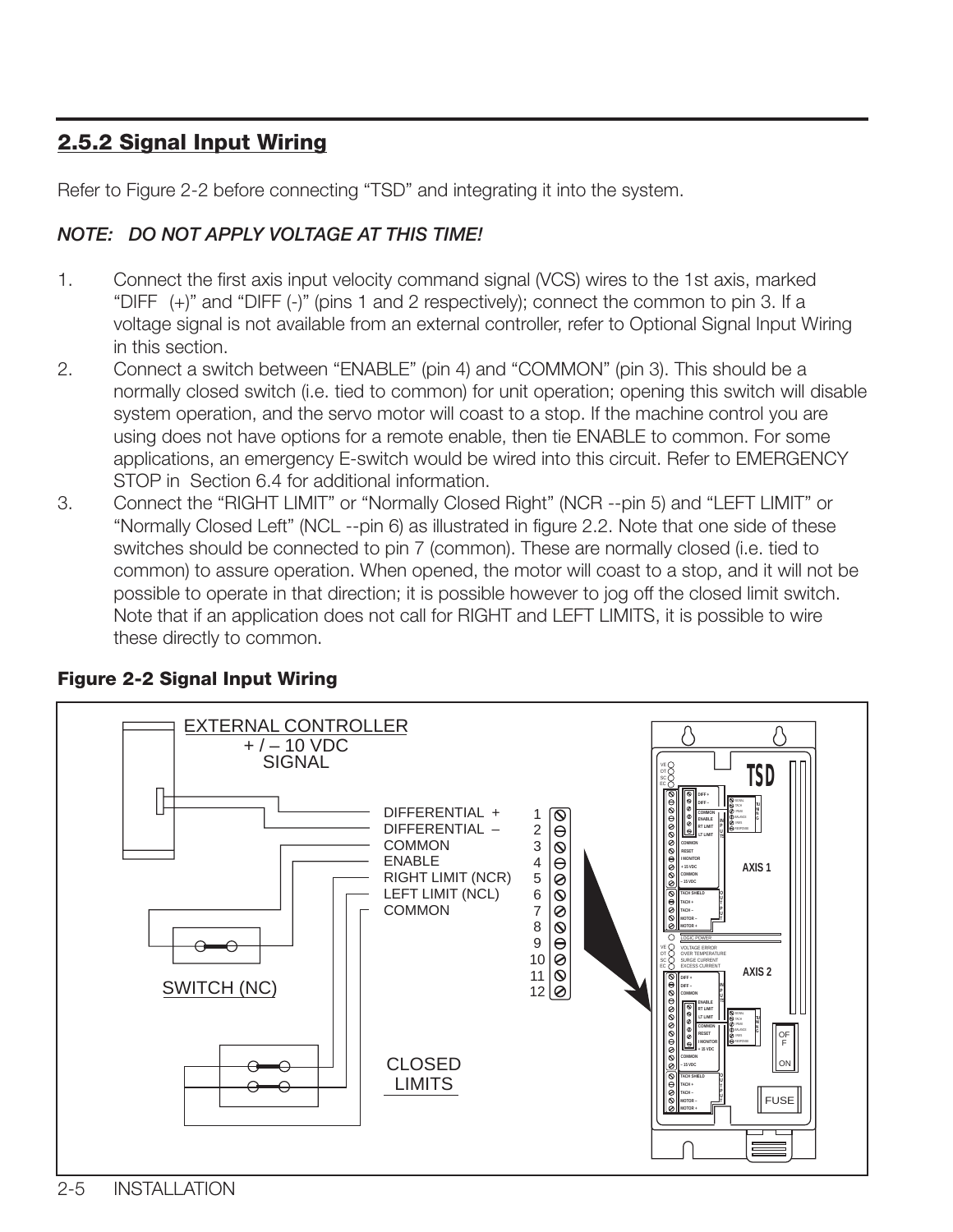## **2.5.3 Optional Signal Input Wiring**

#### *NOTE: DO NOT APPLY VOLTAGE AT THIS TIME!*

**Single Ended Input** -- The "TSD" Servo control can be configured to operate using a single ended command input signal as illustrated in Figure 2-3.

**Current Monitor Interface (I MONITOR --Pin 9)** -- This is an analog representation of amplifier current. Using an oscilloscope, the output current can be monitored. An analog output voltage of 1 volt represents approximately 1 amp of current.

#### **Figure 2-3 Optional Wiring**



**Reset Function (Pin 8)** -- This is a normally open switch function which will reset the "TSD" after it has faulted and shut down due to one of the following conditions:

High bus or low bias voltage (VE Indicator ON) Over Temperature (OT Indicator ON) Excessive Surge Current (SC Indicator ON) Excess Current (EC Indicator ON)

After the fault condition is removed, the reset switch can be toggled. This will enable (restart) the "TSD".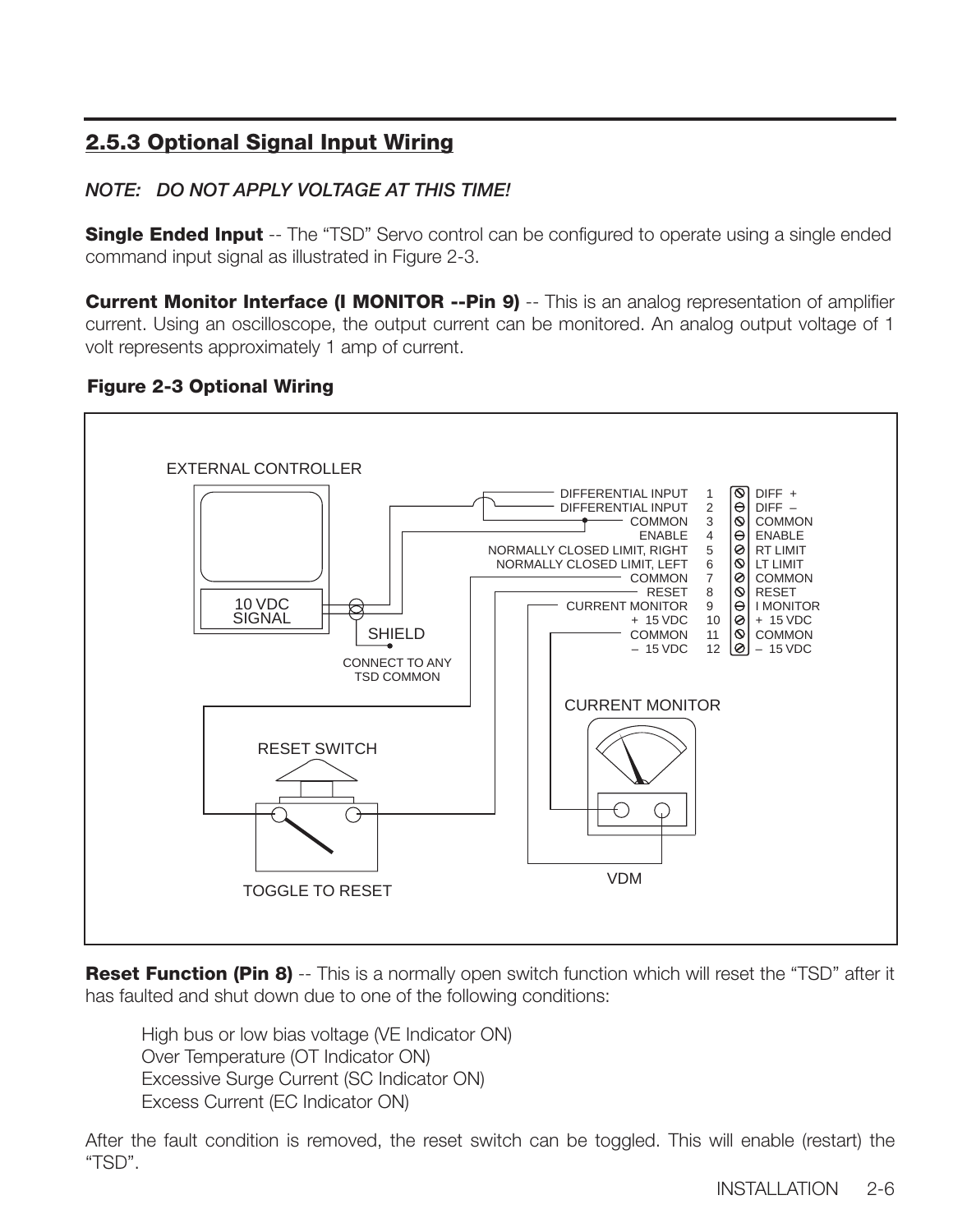**+15 VDC/-15 VDC (Pins 10 & 12)** -- This is an available logic power source (20 mA maximum) which can be used to support external devices or can be used with a voltage divider network to provide the signal input to the servo control.

## **2.5.4 AC Power Wiring**

#### *CAUTION: MAKE SURE THAT THE MAIN POWER SWITCH ON THE FRONT PANEL IS IN THE "OFF" POSITION.*

Plug the female end of the power cord included into the receptacle on the bottom of the "TSD". The AC input power cord provided has the appropriate gauge for its length and load. For your convenience a cord strain relief has been provided near the receptacle.

Plug the male end of the cord into your wall outlet. If you are connecting to a power strip and need to cut off the end of the cord be sure to keep the wire polarity straight. Use an OHM meter to reconfirm proper wiring polarity.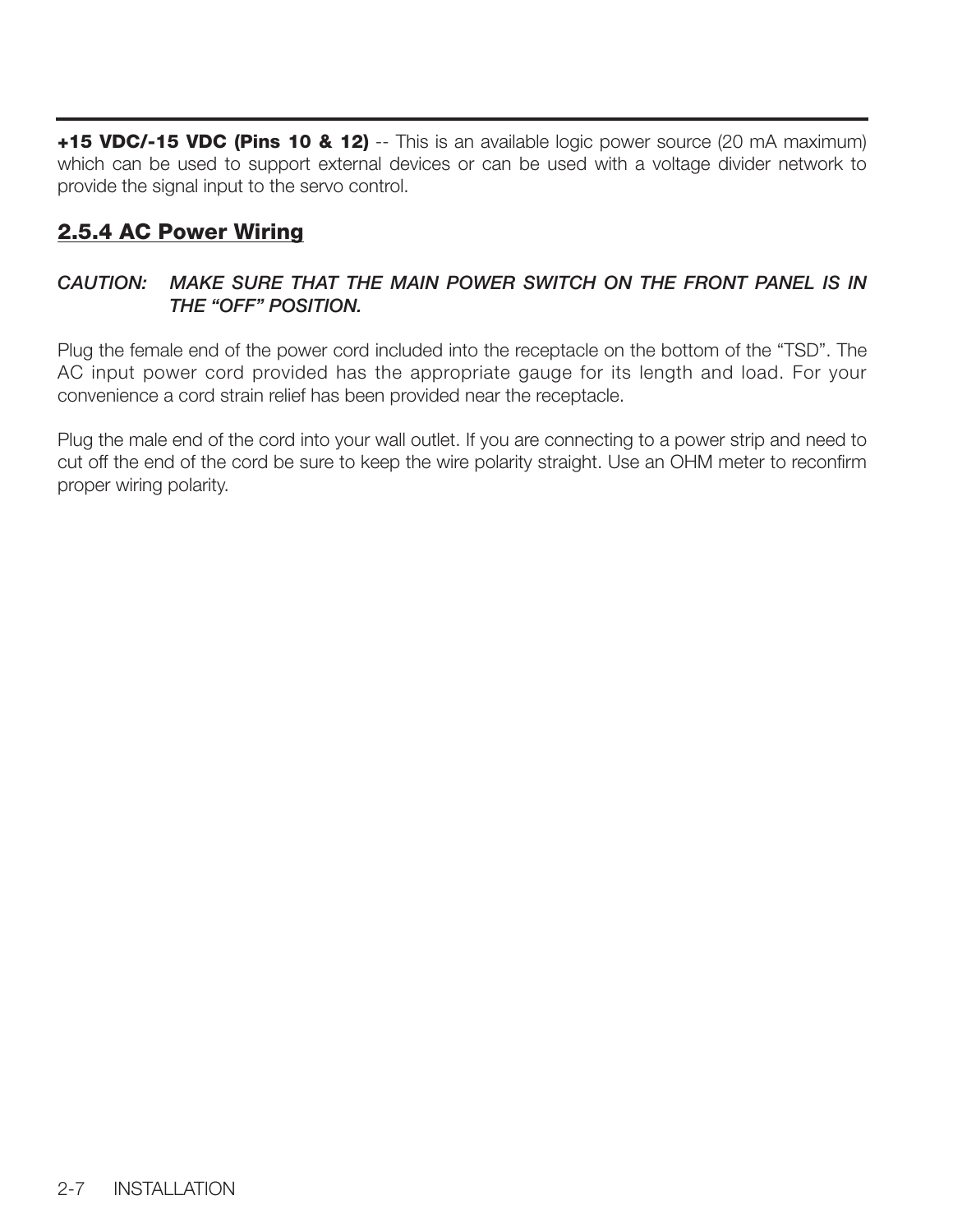## **3.1 GENERAL INFORMATION**

The start up information provided in this section contains the procedures necessary to get each axis running and properly tuned using the six (6) adjustment potentiometers on the servo control. Each axis should be started up independently to insure that catastrophic problems do not cause damage to the equipment. Make provisions to quickly disconnect power if this should become necessary.

- *NOTE: FOR POSITIONING APPLICATIONS, THE TSD SHOULD BE CONFIGURED IN CURRENT (TORQUE) MODE. REFER TO SECTION 6.2 FOR CURRENT MODE SETUP AND POTENTIOMETER SETTINGS.*
- *CAUTION: READ THIS ENTIRE SECTION AND BECOME FAMILIAR WITH THE START UP PROCEDURE BEFORE APPLYING POWER.*

#### **3.2 INITIAL POTENTIOMETER SETTING**

Before power is applied to the unit, the potentiometers on each servo control should be set to the following default positions (refer to Figure 3-1):

| <b>POTENTIOMETER</b> | <b>POSITION</b>        |
|----------------------|------------------------|
| <b>SIGNAL</b>        | Fully counterclockwise |
| <b>TACH</b>          | Fully clockwise        |
| <b>I PEAK</b>        | Four turns clockwise   |
| <b>BALANCE</b>       | Leave as shipped       |
| I RMS                | Four turns clockwise   |
| <b>RESPONSE</b>      | Fully counterclockwise |

*NOTE: ALL POTS ARE 15 TURN AND ARE WITHOUT A HARD STOP. AN AUDIBLE "CLICK" MAY BE HEARD WHEN THE END IS REACHED.*

#### **Figure 3-1 Pot Settings**

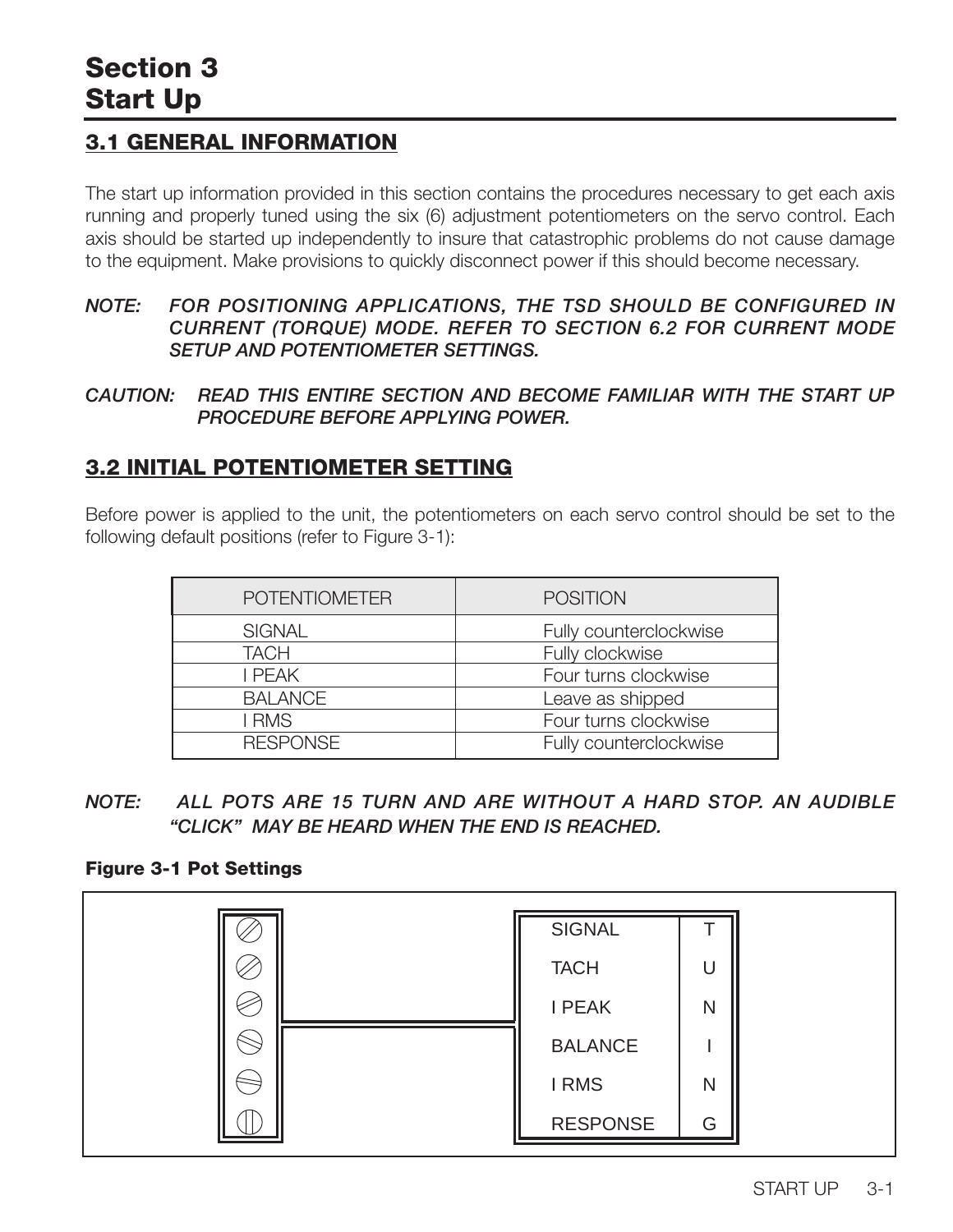#### **3.3 START UP (Power On)**

It is advised that power is applied and adjustments made with only one motor axis connected at a time. It is further advised, that these adjustments be made on an unloaded motor (i.e. not connected in the equipment or machine). After preliminary adjustments and a familiarization with the "TSD" is acquired, the servo motors may be connected to the load. This will minimize the potential of damage to the machine. Note that the tuning procedure would have to be repeated after the load is connected in order to attain optimum performance.

#### *CAUTION: IT MAY BECOME NECESSARY TO QUICKLY REMOVE POWER. IF THE MOTOR AND/OR TACHOMETER IS IMPROPERLY CONNECTED, A RUNAWAY CONDITION WILL OCCUR.*

- 1. Make sure that the ENABLE and LIMIT connections are in place.
- 2. Apply the 115 VAC to the AC power input by pushing the "ON" switch located on the "TSD" panel.
- 3. Observe that the green LED in the center of the front panel labeled "LOGIC POWER" comes on. On some units, fan operation will also be heard.
- 4. Observe that the servo motor on the first axis did not rotate. If the servo motor runs up to a high speed at an uncontrolled rate, reverse the tachometer or armature leads. By reversing the tach lead polarity the speed loop will be closed in the same direction that the motor is rotating. Switching armature leads will also close the speed loop, but the motor will rotate in the opposite direction.

## **3.4 ADJUSTMENT PROCEDURE**

The following procedure will allow proper potentiometer set up to obtain optimum servo control operation.

- 1. Apply a signal input command between 0 and 10 VDC at the "DIFF (+)", and "DIFF (-)" on the signal input connector. Suggest using a +5 VDC input voltage. A -5 VDC would result in the opposite motor rotation direction (CCW). If the motor shaft does not rotate, turn the SIGNAL, I PEAK, and I RMS posts four (4) turns clockwise until rotation occurs. If the motor shaft rotates in the wrong direction for a given polarity of the signal input voltage, reverse both the tachometer wires along with the motor's red and black armature wires.
- *CAUTION: THE MOTOR MAY TEND TO RUN AWAY, OUT OF CONTROL, IF THE TACH WIRES ARE REVERSED. IF THE AXIS MOVES IN THE WRONG DIRECTION, THE MOTOR WIRES ARE REVERSED. IF, HOWEVER, REVERSING THE LEADS DOESN'T STOP A RUNAWAY MOTOR, MAKE SURE THE TACH POTENTIOMETER IS NOT FULL COUNTERCLOCKWISE.*
- 2. Slowly turn the SIGNAL pot four (4) turns in the clockwise direction observing that the motor shaft rotates at a reasonably controlled rate.
- 3-2 START UP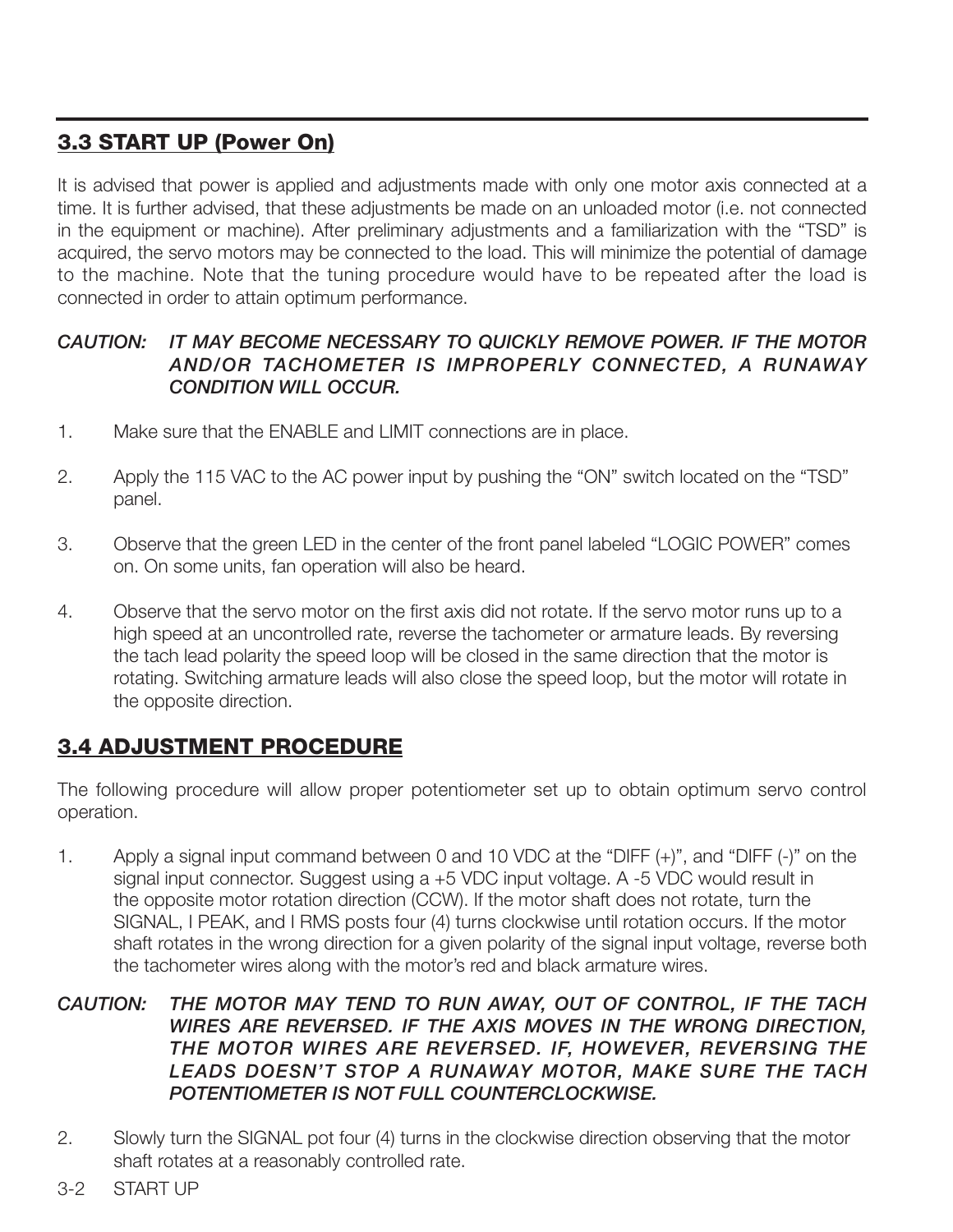- 3. Slowly turn the I PEAK pot four (4) turns in the clockwise direction observing that the motor shaft speed may increase and stabilize. If the motor shaft runs to a high or uncontrolled rate, reverse the tach wires coming to the signal input connector.
- 4. If connected, verify that the LEFT and RIGHT LIMIT switches properly inhibit the axis travel in the direction defined.
- 5. Slowly turn the SIGNAL pot clockwise to increase the motor speed to full.
- 6. If a high output voltage tachometer is used, it may be necessary to turn the TACH pot a few turns counterclockwise to adjust and fine tune for exactly the desired speed.
- 7. Slowly turn the I PEAK pot to the full clockwise position **only** if the servo control's peak current is less than the rated peak current of the motor. If the peak motor current is less than that of the servo control, a reduced current must be maintained, otherwise the motor may burn out. The I PEAK pot is a 15 turn pot which would represent full servo control output current (7 1/2 turns would represent 1/2 output peak current). Adjust I PEAK to the motor's capability.
- 8. Note that the I RMS pot must also be adjusted to limit current to the motor if the servo control's capability is greater than the motor's capability. This is to prevent the motor from burning out. The I RMS pot is a 15 turn pot; full CW would allow the servo control to output it's full rated current (7 1/2 turns would output 1/2 rated current). Adjust the pot so the servo control output equals the motor's capability.

#### *NOTE: THE FOLLOWING STEPS SHOULD BE REPEATED AFTER THE EQUIPMENT HAS BEEN INSTALLED WITH A LOAD AND CONTROL APPLIED FOR THE FINAL FINE TUNING.*

- 9. If the motor shaft rotates with the signal input voltage at zero, slowly adjust the BALANCE pot to eliminate any motor shaft rotation.
- 10. The adjustment of the RESPONSE pot may be accomplished by one of two methods:
	- A). Slowly turn the RESPONSE pot in the clockwise direction until the axis becomes unstable and then turn the pot back one full turn in the counterclockwise direction.
	- B). Using a step input command with amplitude of 10% of full desired speed, and a suggested duration of 1 second on/1 second off, adjust the RESPONSE pot in the clockwise direction (while monitoring the tachometer output signal on a scope) until the desired response is obtained. Refer to Figure 3-2 for typical responses.

Note that if the servo drive system is unstable at all pot settings there is probably a mechanical resonance.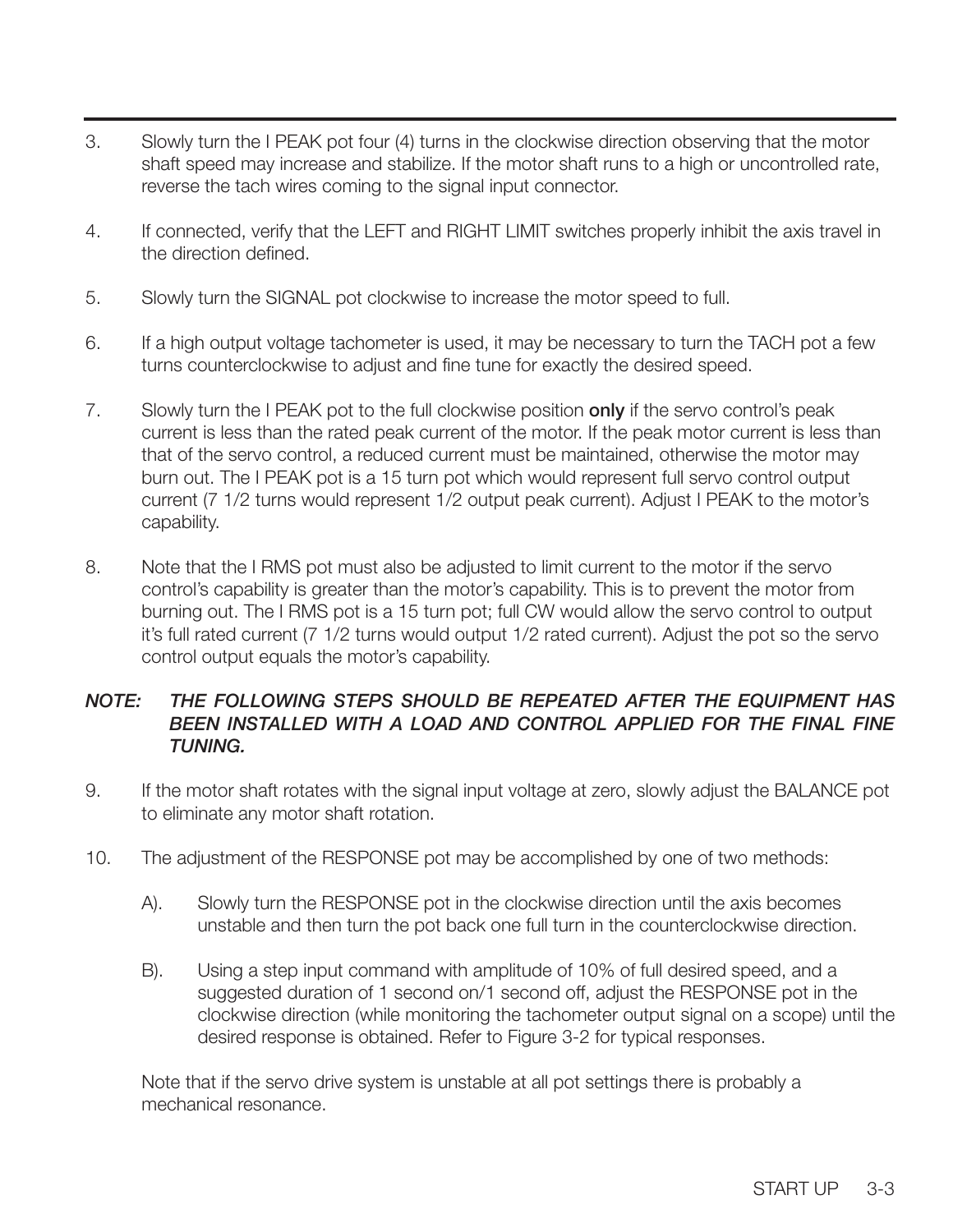



- 11. If the motor shaft overshoots when stopping, turn the TACH pot in the counterclockwise direction being careful not to turn to full counterclockwise. Full counterclockwise on the TACH pot may cause the motor shaft speed to become uncontrollable.
- 12. The SIGNAL pot can now be adjusted to optimize the maximum response for the given signal input voltage range. Note that steps 9 thru 11 may have to be repeated.

Repeat the Wiring Instructions in Section 2.5 of this manual and the Start Up procedure in this section for the second axis if you have a two axis unit.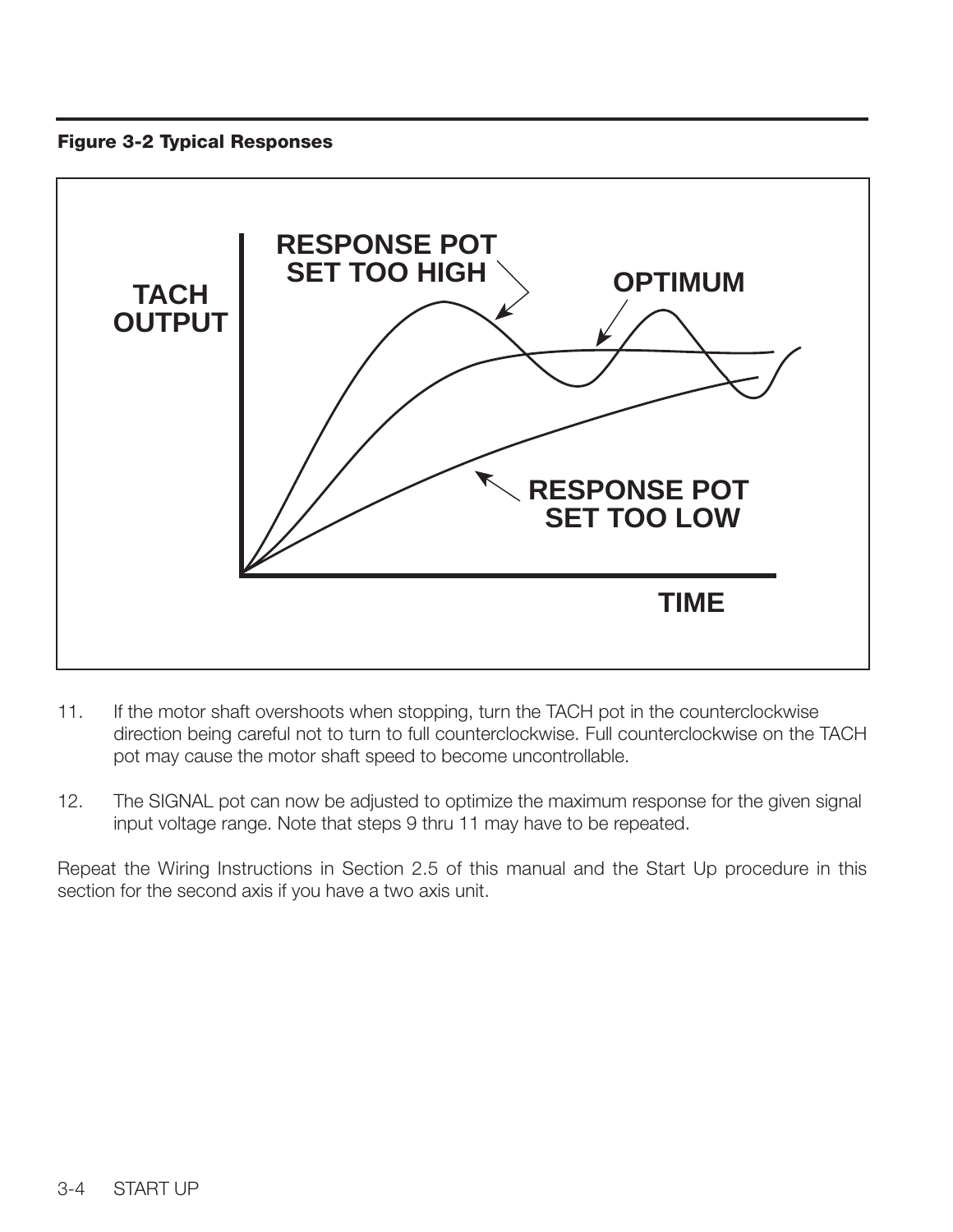#### **4.1 GENERAL INFORMATION**

This troubleshooting section describes the symptoms of possible malfunctions along with information needed to check and correct the causes of a fault. Most of the faults can be identified by using the four LED fault indicators and a VOM.

Unless the cause of a malfunction is obvious and readily correctable, replace the whole "TSD" with a new one. This will get the system running most quickly and reduce the equipment down time.

Under no circumstances should you modify or replace any module components. This could compound the problem as well as void the equipment warranty.

In addition, if a problem develops in a system that was previously operating well, do not make any adjustments without first diagnosing the cause or causes. To arbitrarily readjust the unit will only compound the problem. Work from the four LED indicators and from the troubleshooting table in this section.

#### *WARNING: THE SERVO CONTROL EMPLOYS VOLTAGES THAT ARE DANGEROUS AND CAN CAUSE INJURY TO PERSONNEL OR EQUIPMENT. CAUTION SHOULD BE EXERCISED AND THE FOLLOWING RULES OBSERVED.*

#### **4.1.1 Initial Checks**

Begin your troubleshooting with a systematic and complete check of power lines and input signals to the servo control.

- 1. Check the 115 VAC input power (240 V on International units).
- 2. Check to see if the green logic power LED is lit.
- 3. Check for an open fuse. Refer to Section 4.1.2.
- 4. Check input speed command signals. Determine that they reach the servo driver input connector.
- 5. Check the external EOT limit switches if used, to determine that they are functioning properly.
- 6. Check for loose or broken terminals.
- 7. Check for damaged control or equipment wiring.
- 8. Check for the correct jumper positions.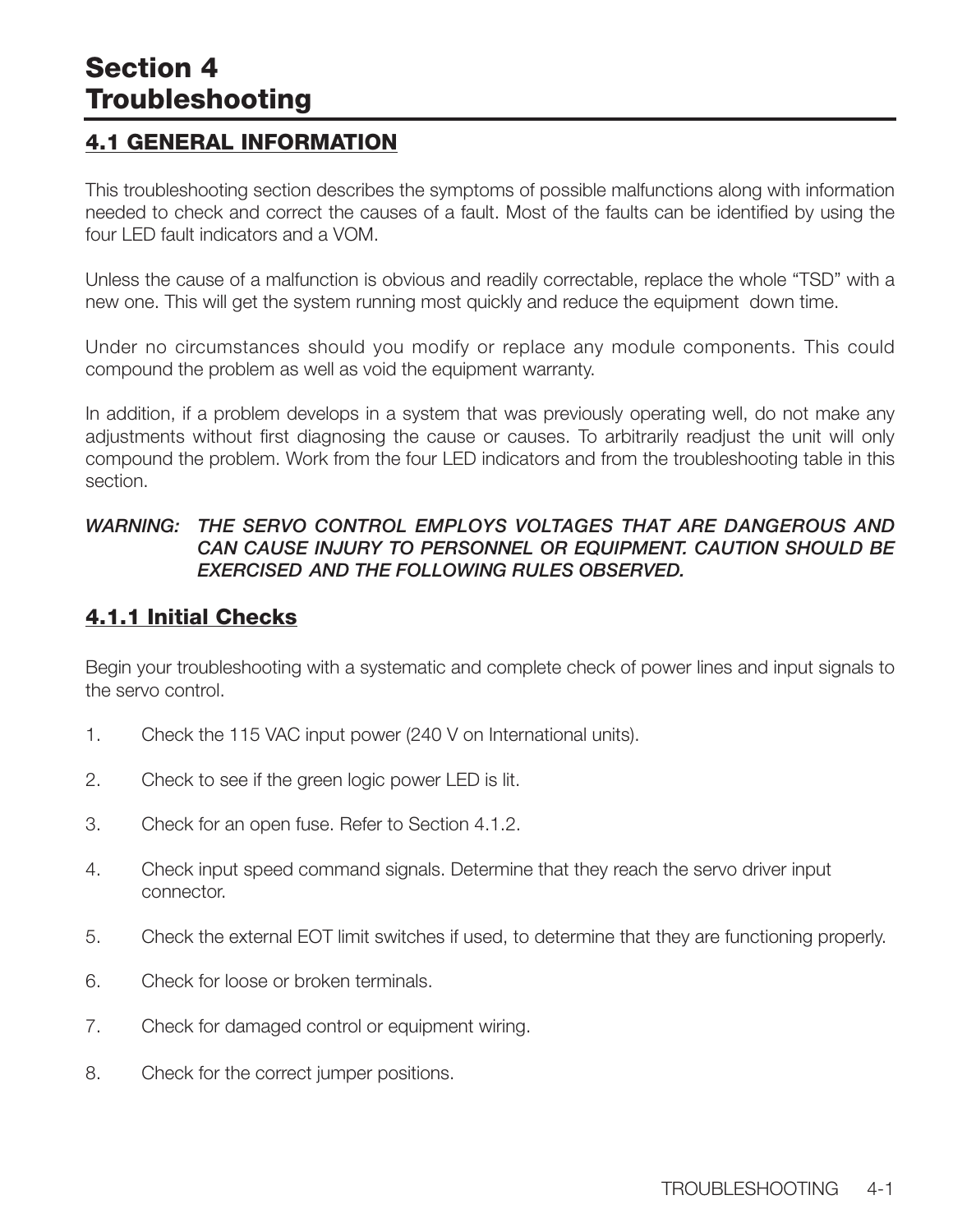#### **4.1.2 Checking the Incoming AC Line Fuse**

The "TSD" has a line fuse located underneath the front panel fuse-holder cover. To gain access, place your finger on the top of the fuse cover and move it as shown in Figure 4.1. Now grasp the cover and raise it away from the front panel, approximately 3/4 of an inch.

**Figure 4.1 Access to AC Line Fuse**



As shown in Figure 4.2 you will find 2 fuses inside. The lower one is the main AC fuse and the fuse located just underneath the cover is a spare. Check the fuse with an ohmmeter. If defective, either substitute the spare or replace with an equivalent brand.

#### **Figure 4.2 Fuse Location**

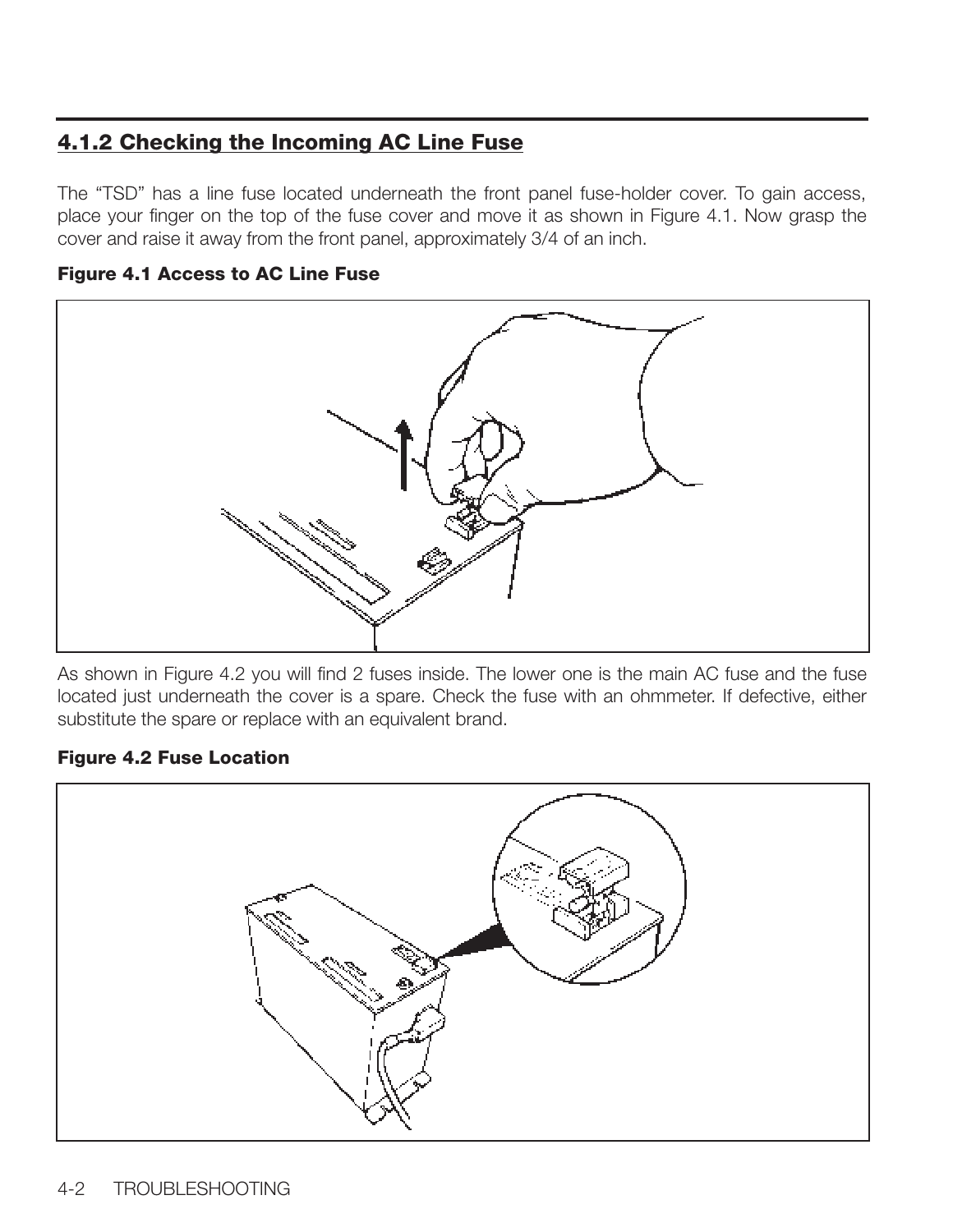## **4.1.3. Resetting the Servo Control**

In order to reset a servo control with a fault, the following procedure MUST be performed.

- 1. Check over the servo control and wiring for obvious problems.
- 2. Review the following troubleshooting table for a possible explanation of the cause and corrective action to be taken.
- 3. Reset the axis or package by one of two means; remove and reapply logic power to the chassis, or take the reset line on the signal input connector and touch it to common and release. When performing a reset it is a good idea to remove any signal input command  $(signal = 0$  Vdc).

| <b>SYMPTOM</b>                                                                                           | <b>CORRECTIVE ACTION</b>                                                                                                                                    |  |  |
|----------------------------------------------------------------------------------------------------------|-------------------------------------------------------------------------------------------------------------------------------------------------------------|--|--|
| No Torque in one direction.                                                                              | Check left or right limit switch wires to insure that they are<br>closed, that is, connected to common.                                                     |  |  |
|                                                                                                          | Verify that the proper limit switches are used.                                                                                                             |  |  |
| No output in either direction.                                                                           | Check reset wires to insure that they are not tied to common.                                                                                               |  |  |
|                                                                                                          | Perform setup procedure and verify all connections<br>and observe the green LED lit on front.                                                               |  |  |
|                                                                                                          | If the green LED is not lit, check the fuse on the front panel.                                                                                             |  |  |
|                                                                                                          | Verify that the personality module is inserted.                                                                                                             |  |  |
|                                                                                                          | Check Dual Fault Mode.                                                                                                                                      |  |  |
| Motor runs at uncontrolled speeds.                                                                       | Verify that servo control is not set for current mode.                                                                                                      |  |  |
|                                                                                                          | Verify that TACH pot is not set full CCW. Reverse tach leads<br>and verify that tach voltage is present at signal input<br>connector when motor is running. |  |  |
| Oscillation in motor seen as instability<br>or rocking of motor shaft. Motor may<br>have growling sound. | Refer to Start Up and Adjustment Procedures for proper<br>setting of RESPONSE and TACH pots.                                                                |  |  |
| Motor exhibits "dead zone" when                                                                          | Verify that the bus voltage is sufficient for the motor.                                                                                                    |  |  |
| responding to a signal input.                                                                            | Refer to Start Up and Adjustment Procedures for proper<br>setting of RESPONSE pot.                                                                          |  |  |

## **TABLE 4.1. TROUBLESHOOTING**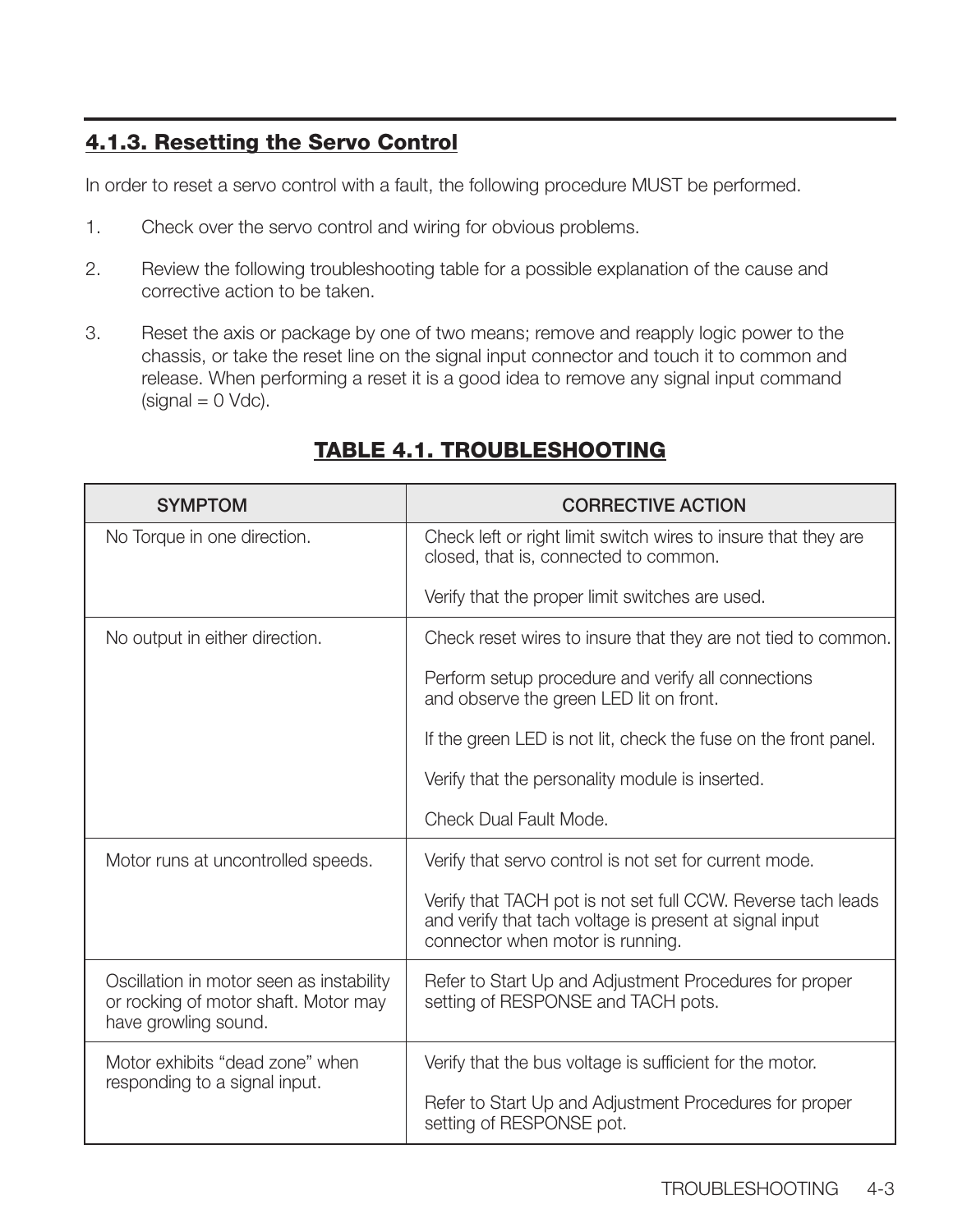| <b>FAULT</b><br><b>INDICATOR</b> | <b>SYMPTOM</b>                                 | <b>CORRECTIVE ACTION</b>                                                                                                                                                                                                                                                   |  |
|----------------------------------|------------------------------------------------|----------------------------------------------------------------------------------------------------------------------------------------------------------------------------------------------------------------------------------------------------------------------------|--|
| VE                               | Low output voltage from<br>logic power supply. | Check incoming power to logic power supply and<br>verify that it is in specified range. If in range<br>disconnect any external load on logic power and<br>reset servo control.                                                                                             |  |
|                                  |                                                | Check to insure TACH pot is not turned too far CCW.                                                                                                                                                                                                                        |  |
|                                  | Over-voltage on bus.                           | Reset servo control and cycle axis. Watch for VE<br>indicator to light during deceleration of axis. If VE<br>indicator lights, increase the deceleration time rest,<br>and cycle equipment until problem is resolved.                                                      |  |
| EC                               | RMS Current output is<br>exceeded.             | Check axis for instability (oscillation). Correct by<br>turning response pot CCW.                                                                                                                                                                                          |  |
|                                  |                                                | If not instability, look for high tach noise (over<br>5% p-p) by using an oscilloscope. If present, check<br>tach shielding.                                                                                                                                               |  |
|                                  |                                                | Check the actual RMS current to the motor. It might<br>be that the I RMS pot is turned down too far.                                                                                                                                                                       |  |
|                                  |                                                | If overloading is suspected, a larger servo control<br>may be required. Contact your supplier for<br>alternatives.                                                                                                                                                         |  |
| OT                               | Over-temperature on<br>servo driver.           | Verify that air circulation is present. Check for over-<br>load using oscilloscope on I MONITOR line to<br>determine current to motor. 1 volt is approximately<br>1 Amp. If not overloaded, unit should be returned<br>for repair.                                         |  |
| <b>SC</b>                        | Rated peak current has<br>been exceeded.       | Verify that motor has sufficient inductance. Refer<br>to Specifications in Section 1. Reset servo control<br>and see if problem immediately reappears. If so,<br>check for short in motor or cable. If none, unit has<br>internal short and should be returned for repair. |  |
|                                  |                                                | If upon resetting servo control, the unit does not fault,<br>cycle equipment while watching for a fault during<br>acceleration. If fault occurs, increase acceleration<br>time, reset and cycle until problem is eliminated.                                               |  |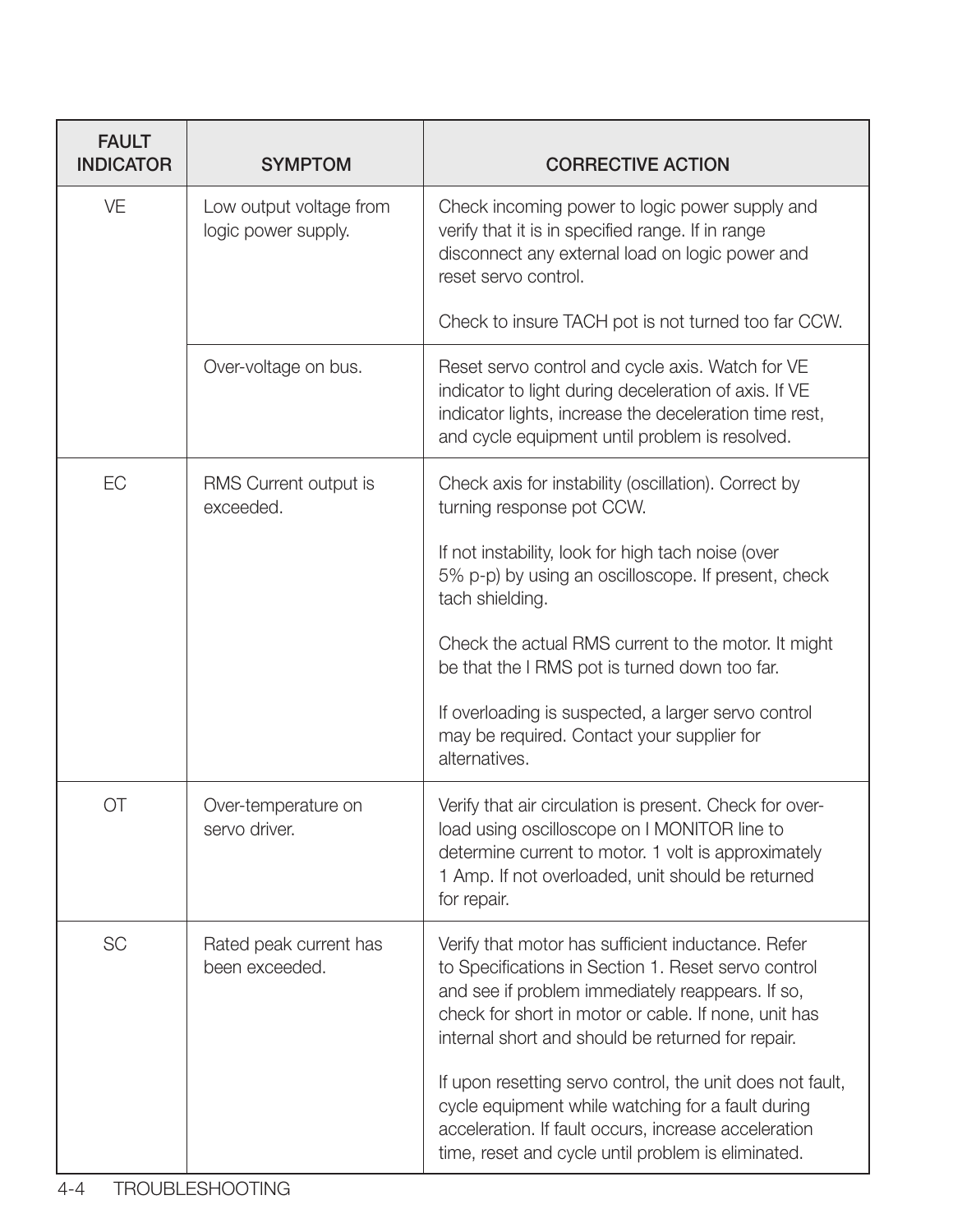## **5.1 - GENERAL**

The servo control is designed for easy and straight forward maintenance. LED indicators provide immediate indication of servo driver status and fault indication.

#### *WARNING: THE SERVO CONTROL EMPLOYS VOLTAGES THAT ARE DANGEROUS AND CAN CAUSE INJURY TO PERSONNEL OR EQUIPMENT. CAUTION SHOULD BE EXERCISED AND THE FOLLOWING RULES OBSERVED.*

- 1. Remove the input power before performing any maintenance work on the servo control or motor. Allow time for the bus capacitor voltage to bleed down (typically 3 minutes).
- 2. Do not make any adjustments unless thoroughly familiar with the equipment.

#### **5.2 - PERIODIC MAINTENANCE**

The only periodic maintenance required on the servo control is an occasional inspection for accumulated dust or dirt on the heat sinks and circuit boards. Heat sinks must be kept clean for maximum cooling efficiency. Also, shop dust in some environments tend to be electrically conductive and can cause servo control malfunction.

#### *WARNING: THE SERVO CONTROL EMPLOYS VOLTAGES THAT ARE DANGEROUS AND CAN CAUSE INJURY TO PERSONNEL OR EQUIPMENT.*

- 1. If cleaning is needed, carefully vacuum loose dirt or use dry compressed air. On units equipped with a cooling fan, periodically clean the wire mesh air filter covering the fan.
- 2. Remove the input power and ensure that bus capacitor voltage has bled down before checking connections.
- 3. Periodically check all connections and fasteners for tightness.

#### **5.3 - REPLACEMENT ASSEMBLIES**

The following is a list of replacement assemblies and parts for the servo control. Use the Baldor part number when ordering.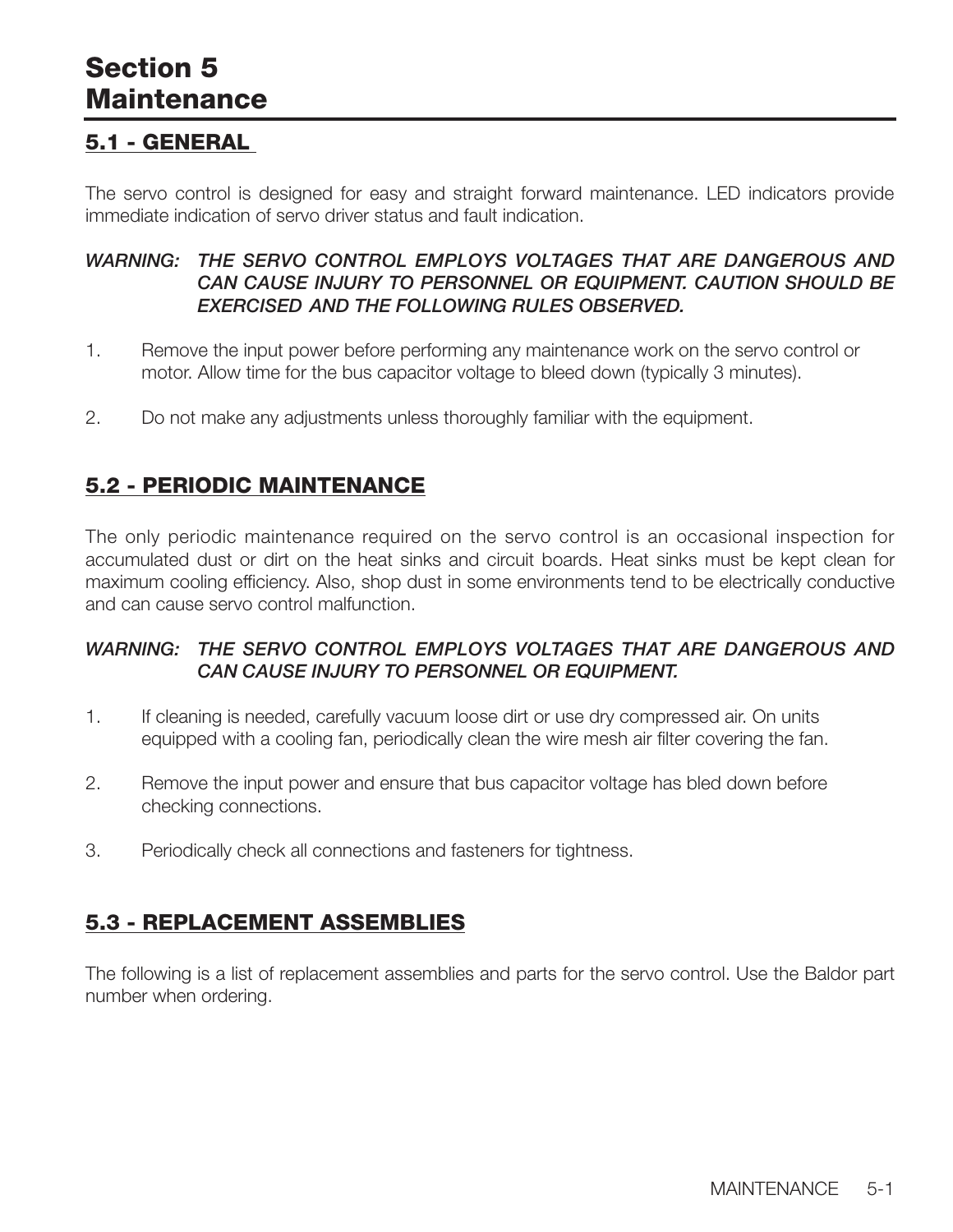#### **5.4 - ORDERING INFORMATION**

Contact your original supplier (OEM/Distributor) for:

Price and availability information of replacement parts.

Information on repair policies and pricing. (All repairs require return authorization number).

# **MFG. PART NUMBER DESCRIPTION** WS01320A-00 AC Power Cord with Plug 120 VAC - 1 PH WS00013B-00 AC Power Cord with Leads 240 VAC - 1 PH HF01319A-00 **Front Panel Fuse Holder** HF00179A-00 <br>
AC Incoming Line Fuse (Qty-2) 10 AMP - 250 VAC - SLOBLO 5 x 20 mm - Type T, Little Fuse #218010 or Equivalent SW00924A-00 AC Power On/Off Switch CB07310B-00 Personality Module - One per Axis (Located inside cover) HY01175A-00 **Printed Circuit Board Jumper or Shunt** (Internal - Qty 3) KM06502A-00 Screw Terminal Connector Kit Includes: Motor, 5 Pin Plug, 1 per axis, CL65001A-05 Signal, 12 Pin Plug, 1 per axis, CL65001A-12

## **REPLACEMENT PARTS**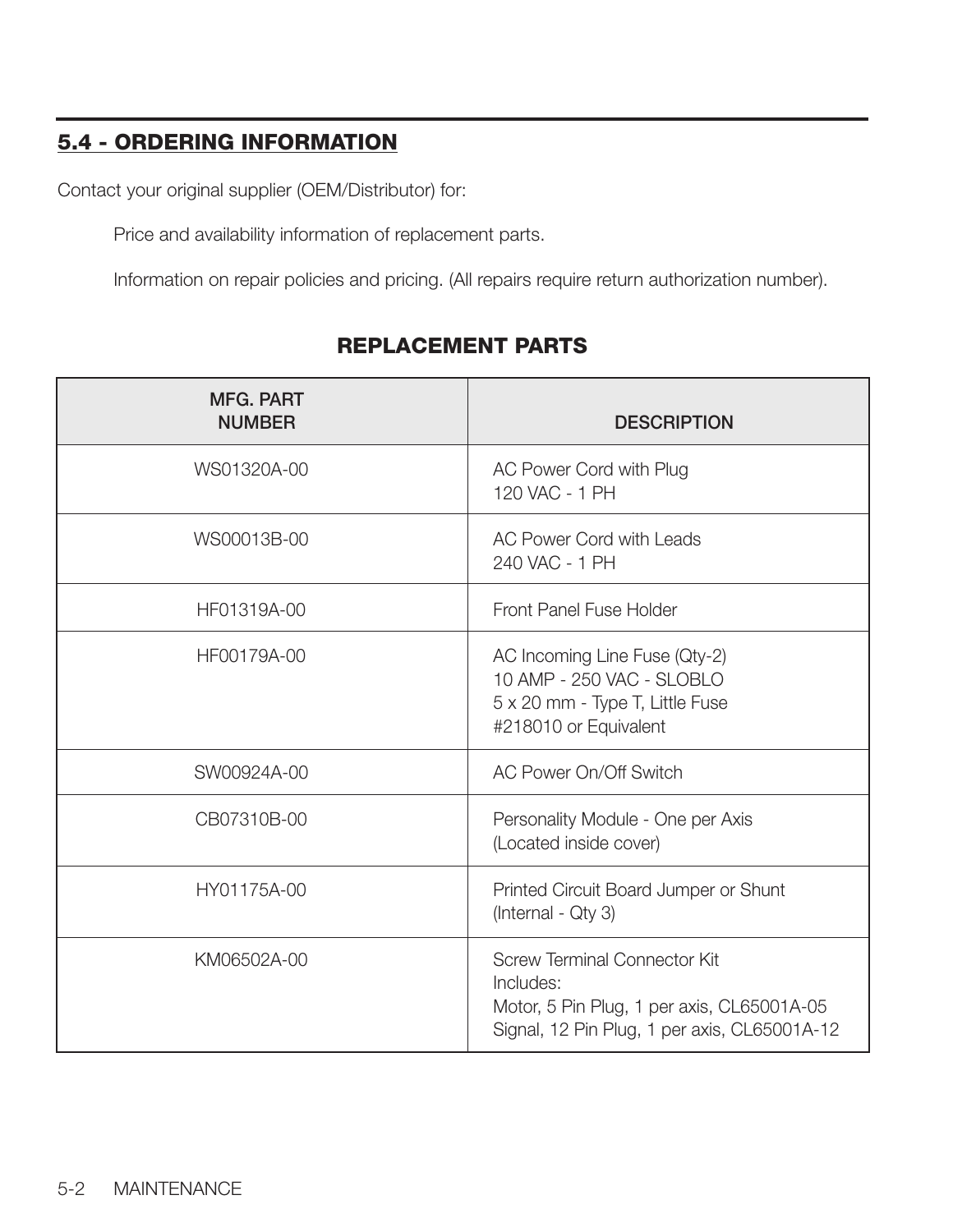# **Section 6 Special Functions**

## **6.1 CURRENT (TORQUE) MODE**

The "TSD" servo control can be configured for current (torque) mode operation which is useful in applications where commanded motor torque must be proportional to a voltage at the signal input, or if a host position controller (like the Baldor PMC) is precisely controlling the velocity loop. The current mode operation differs from standard operation in that the velocity loop is basically disabled (gain is reduced from 6000 A  $\land$  to approximately. 6 A  $\land$ ).

If the "TSD" is configured to operate in the current mode, then tachometer feedback to the "TSD" is not required. However, **feedback of some form is required**. In circumstances when the host position controller (such as the Baldor PMC) would be closing the velocity and position loops, the control would require feedback compatible with its design scheme.

Jumper "P1" on the "TSD" personality module (refer to Figure 6-1) allows you to select either velocity or current mode. The personality module is a small PC board, located under the cover of the "TSD". To access, rotate the snap locks (located on the top and bottom of the front cover) and lift the cover.

#### *WARNING: REMOVE ALL POWER BEFORE OPENING UNIT.*

The personality module is a small PC board, mounted on pins which connect it to the main PC board, and can be identified easily since the pot adjustments are mounted on it (along with other components) including the "P1" jumper.

To convert a velocity control amplifier to a current amplifier (Refer to Figure 6.1):

- 1. Move the P1 jumper *on the personality module* onto the bottom pin (marked "C") and the middle pin. The unit is shipped with the jumper (in velocity mode) located on the top pin (marked "V") and the middle pin.
- 2. The TACH pot must be rotated fully counterclockwise.
- 3. The SIGNAL pot should be set fully clockwise.

If it should become necessary to remove the personality module, firmly grasp the small PC board by it's edges, apply pressure, and lift away from the main PC board to remove it from the mounting pins.

#### **Figure 6.1 - Jumper P1 Location**

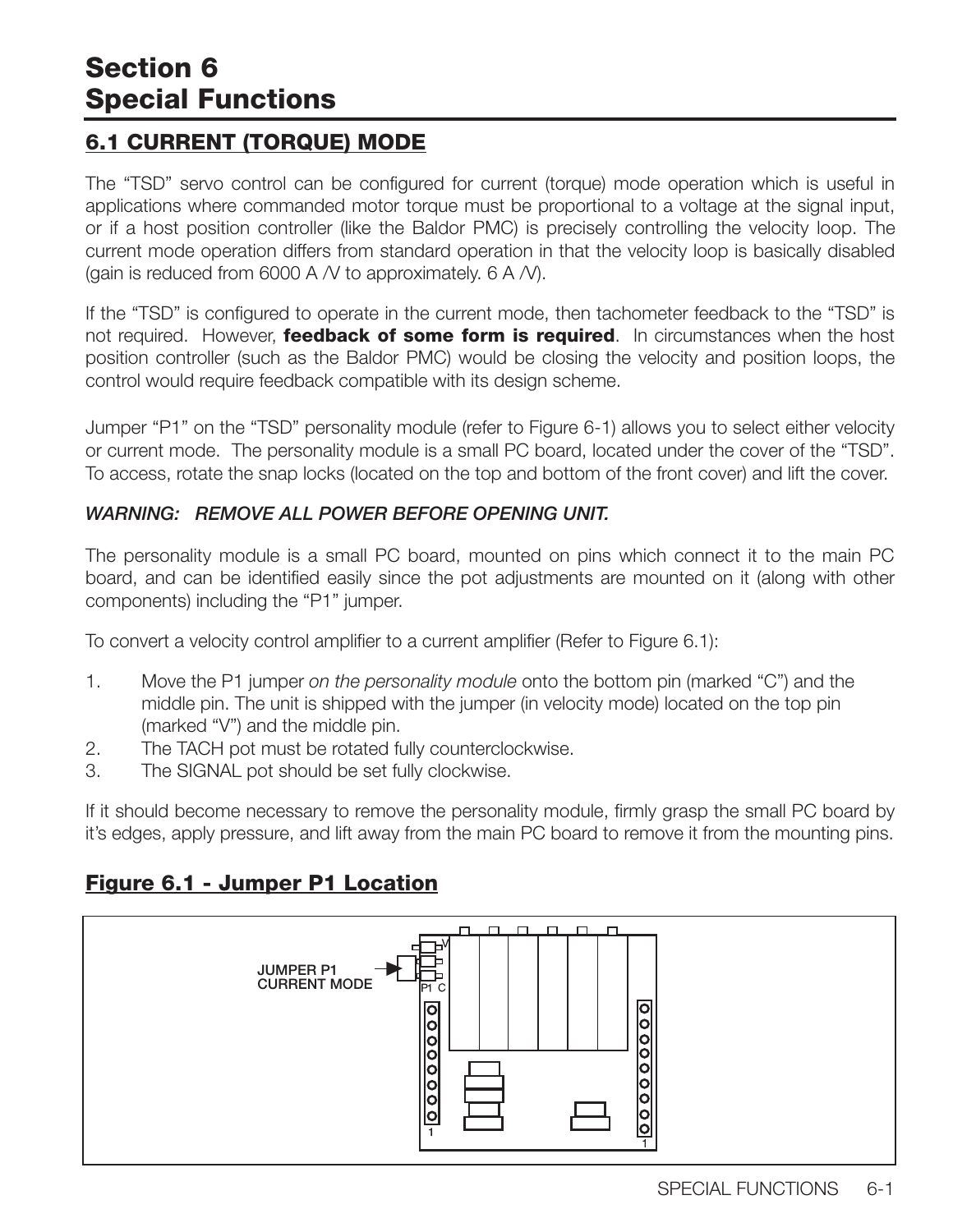## **6.2 - EXCESS CURRENT LATCH VS. FOLDBACK**

The "TSD" can be configured to foldback to approximately 50% of rated continuous current when an excess current condition is detected. The factory configures the drive to trip (latch). This feature must be configured for each axis. These jumpers are located on the main PC board See Figure 6.2).

|                       | Jumper #         | Latch      | Foldback   |
|-----------------------|------------------|------------|------------|
| <b>Twin Axis Unit</b> |                  |            |            |
| Axis 1 (upper)        | P <sub>201</sub> | 1 to $2$   | $2$ to $3$ |
| Axis 2 (lower)        | P1               | $1$ to $2$ | $2$ to $3$ |
| Single Axis Unit      |                  |            |            |
| Single (lower)        |                  | 1 to $2$   | $2$ to $3$ |

#### *CAUTION: DO NOT CONFUSE P1 ON THE PERSONALITY MODULE WITH THE P1 ON THE MAIN PC BOARD*

## **6.3 - DUAL FAULT MODE (Two Axis Only)**

The "TSD" is factory configured to disable both axes when a fault occurs (P101 factory setting 2-3). See Figure 6-2. A LED fault indicator only lights on the axis that has the fault. If independent operation is desired, place jumper P101 (on the main PC board) between pins 1 and 2. This jumper is on the main (large) PC board.

#### **Figure 6-2 Optional Adjustments**

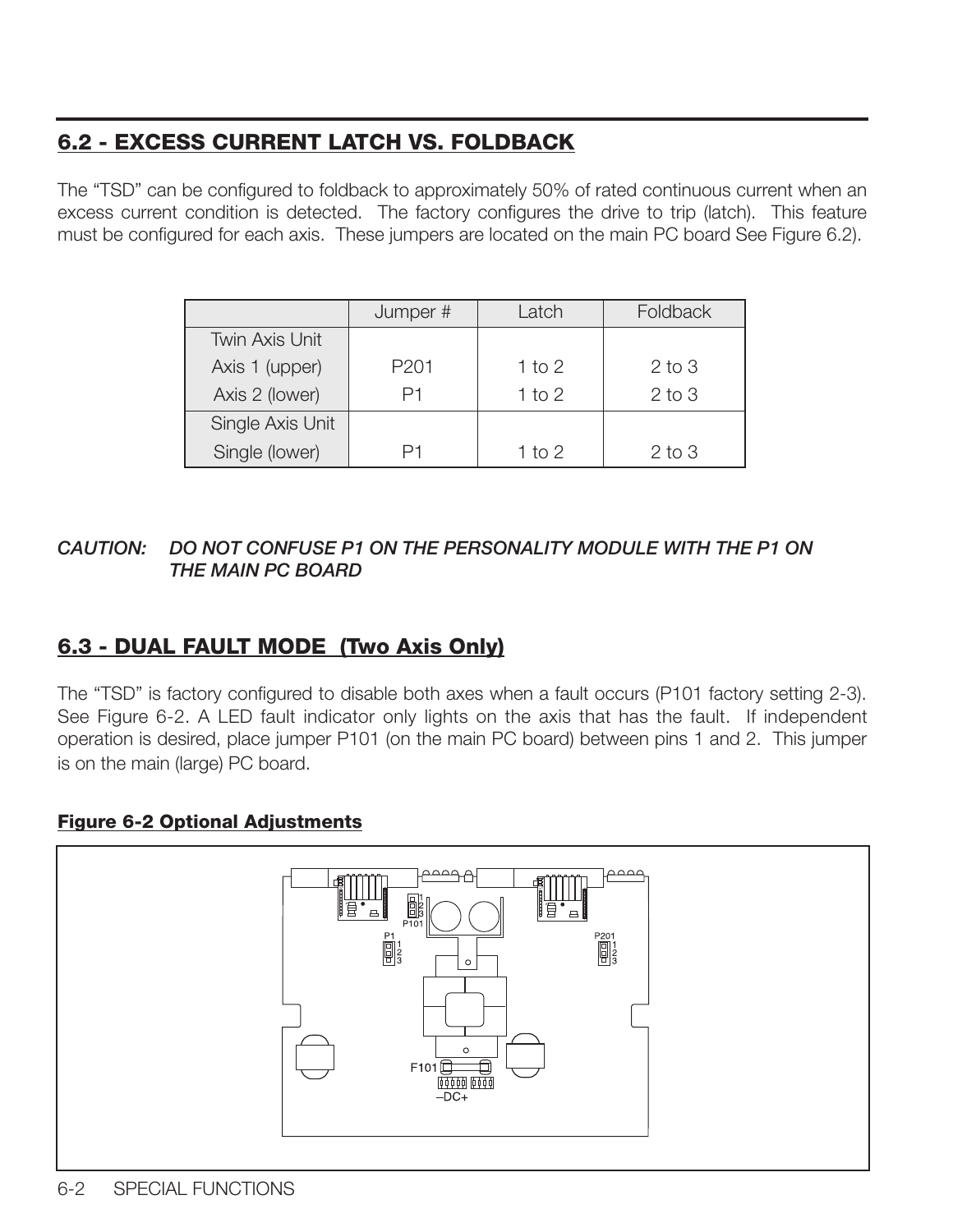#### **6.4 - EMERGENCY STOP**

In some applications, a requirement may exist to positively disconnect a motor in the event of an emergency (E) stop.

A suggested approach using a relay with 4 sets of contacts could be applied as shown in Figure 6-3, providing a power disconnect of motor and servo control in the event of E stop.



**Figure 6-3 Power Contactor For Positive Disconnect**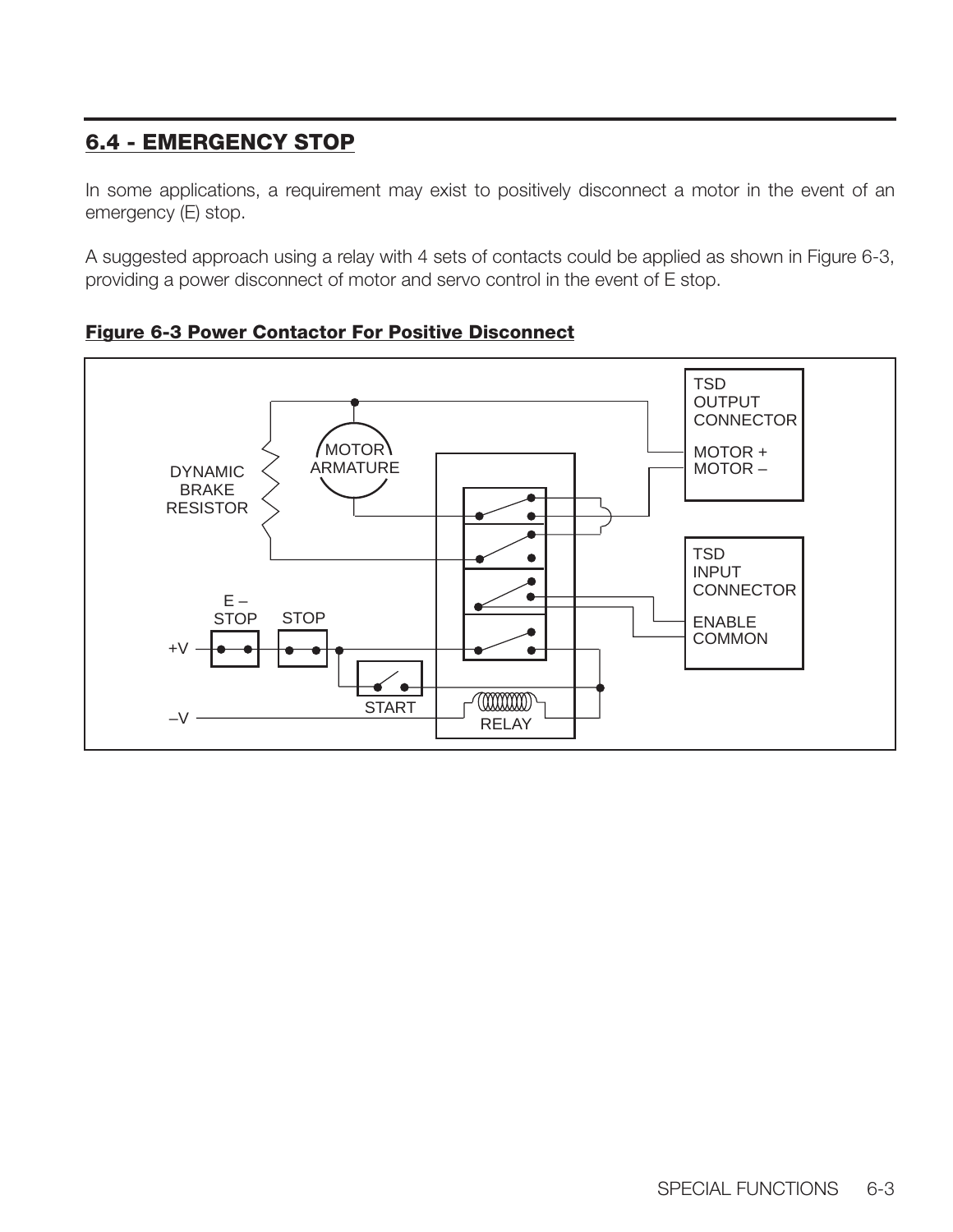# **Appendix A Condensed Installation Instructions**

#### **A-CONDENSED INSTALLATION INSTRUCTIONS**

## **STEP 1: COMPONENTS**

Familiarize yourself with the equipment. You should have:

- A. The "TSD" of the type and quantity you have ordered.
- B. Accessories which also include:
	- AC power cord
	- Signal Input Connector (two for 2 axis)
	- Motor power connector (two for 2 axis)
- C. Installation and Operating Manual

## **STEP 2: READ THE INSTALLATION AND OPERATING MANUAL**

It contains detailed installation and start up procedures and drawings pertaining to your equipment. Specific CAUTIONS must be adhered to so that the equipment or personnel are not damaged or injured.

#### **STEP 3: MOUNT THE MODULE**

*WARNING: DO NOT APPLY POWER UNTIL ALL CONNECTIONS ARE MADE AND CHECKED AND THE SAFETY PRECAUTIONS IN THE INSTALLATION AND START UP SECTIONS OF THE INSTALLATION AND OPERATING MANUAL ARE READ AND UNDERSTOOD.*

#### **STEP 4: WIRING**

- A. Connect motor armature and tach leads to the motor power connector(s). Plug these into the front panel.
- B. Connect the input signal command, including enable, CW & CCW limits, to the signal connector(s) and plug these into the front panel.
- C. Connect to the VAC power source with the power cord provided.

## **STEP 5: START UP AND ADJUSTMENT**

- A. Refer to the Installation and Operating Manual for detailed Start Up and Adjustment instructions.
- B. Set potentiometers for default parameters.
- C. Apply power.
- D. Adjust potentiometers to obtain optimum operation.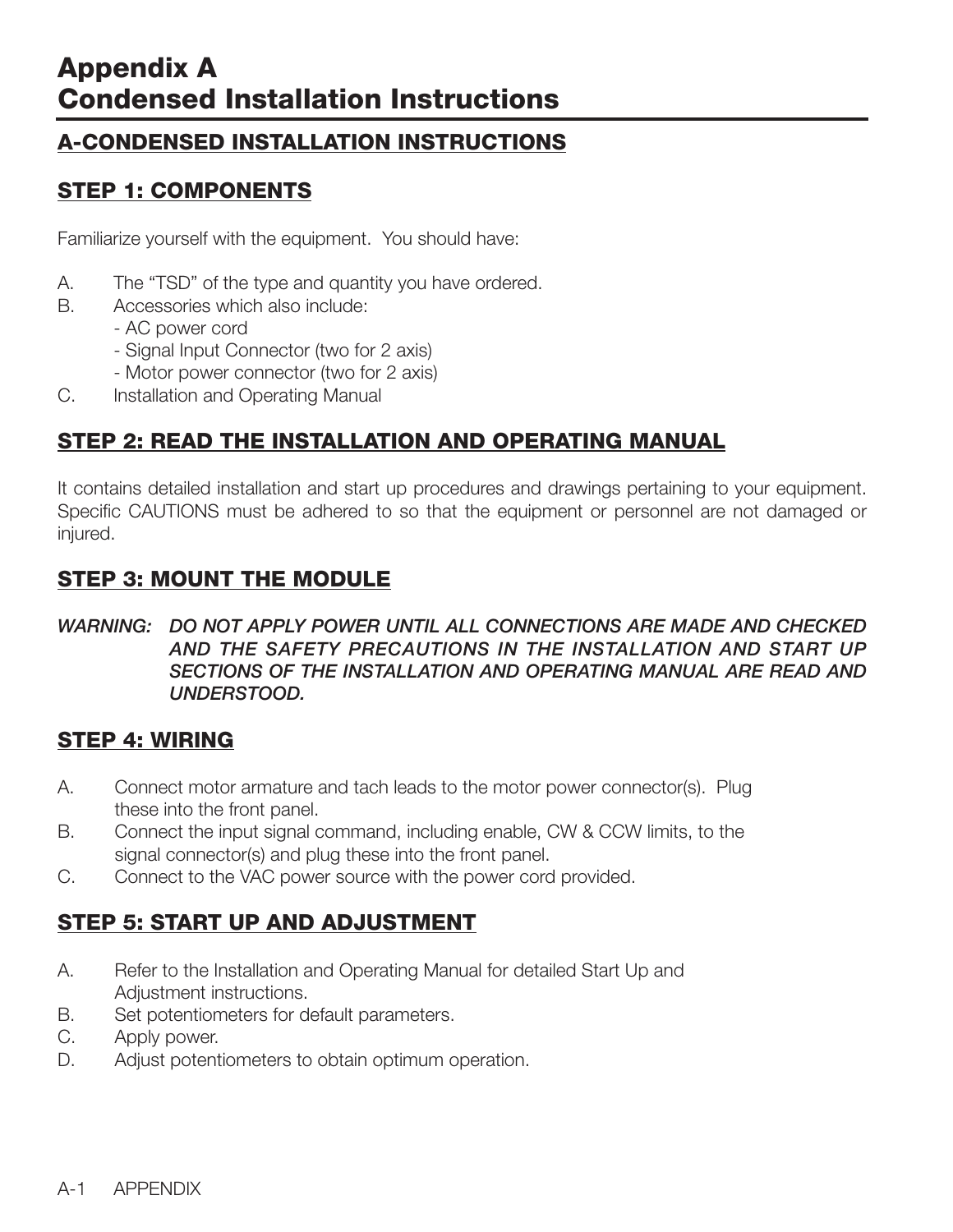# **Appendix B Outline Drawing**

#### **B- OUTLINE DRAWING**